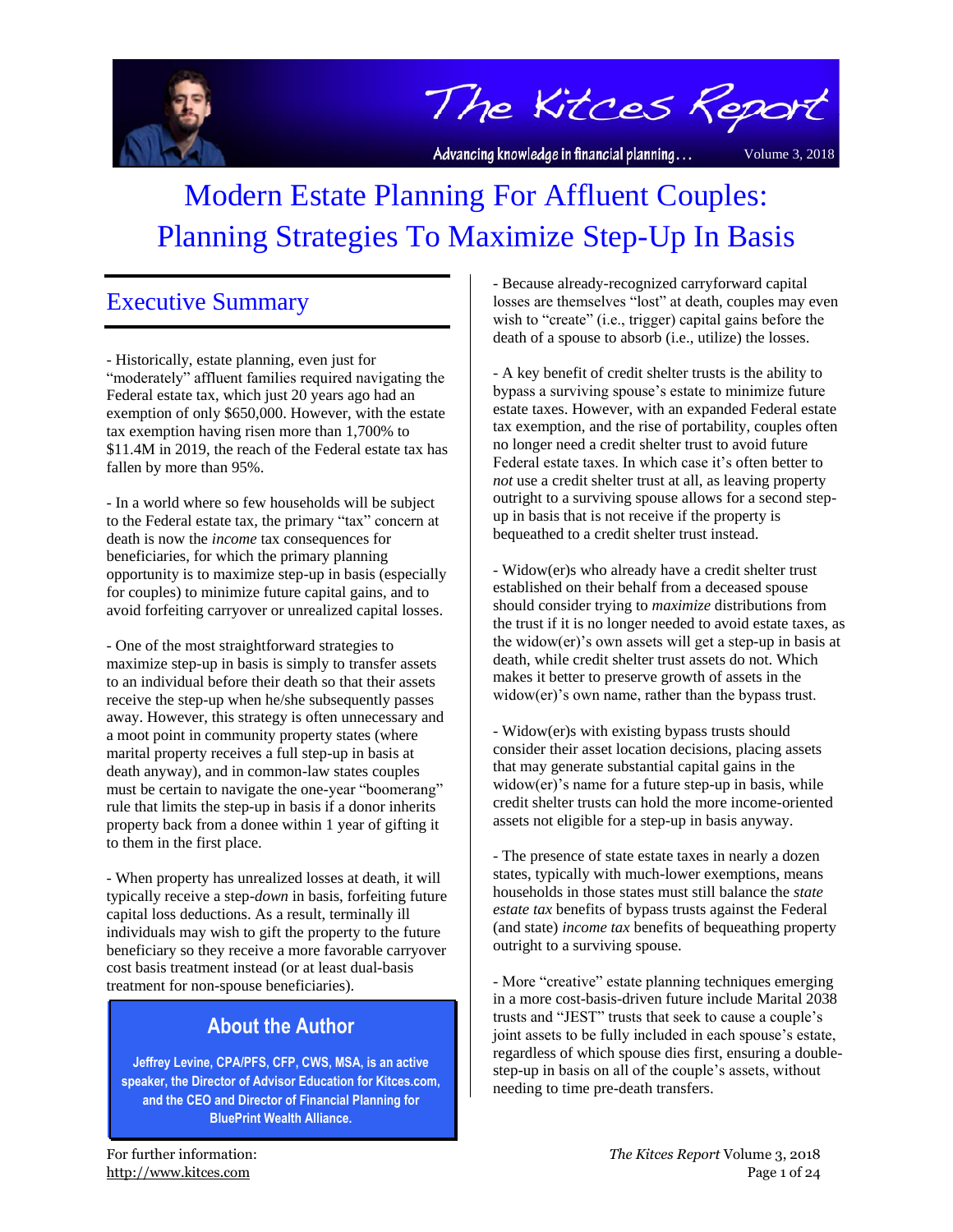### Introduction: Near- And Post-Death Basis Planning For Couples

In the not-too-distant past, the primary estate planning concern for many mass-affluent and most high-networth families was avoiding the Federal estate tax. Notably, over the last 20 years, the estate tax exemption has increased repeatedly, starting with President Bush's Economic Growth and Tax Relief Reconciliation Act of 2001, and most recently under the Tax Cuts and Jobs Act of 2017, cumulatively rising by more than 1,700%, from just \$650,000 in 1999, to \$11.4 million in 2019.

And thanks to those increases and today's generous estate tax rules, less than one in every one-thousand families is likely to end up owing the tax. In fact, the recent Heckerling Institute on estate planning estimates that there may be no more than about 2,000 to 3,000 decedents in the entire *country* that will die facing a Federal estate tax in 2019.

Yet at the same time, a number of income-tax-related events occur at death as well, from the filing of a final income tax return, to the unwind of various pre-tax "Income in Respect of a Decedent" assets like IRAs, and the popular step-up-in-basis-at-death rules that can provide substantial income tax savings to heirs.

To that end, "tax planning" for one's estate at death in the current environment has become a lot less about *estate tax* planning, and far more about the *income tax* planning opportunities at death… particularly with respect to maximizing available step-up in basis opportunities.

Accordingly, in this issue of *The Kitces Report*, we explore the planning issues and opportunities around "cost basis planning at death", how pre-death asset transfers can help maximize step-up in basis, how other types of pre-death transfers can help avoid the potential for a step-*down* in basis, the disadvantages of traditional credit shelter trusts that emerge in an estate planning environment driven by *income-* (rather than estate-)tax planning, how even those with alreadyestablished credit shelter trusts may wish to alter their spending/distribution strategies to maximize step-up in basis opportunities in the future, and the new types of trusts beginning to emerge in the modern era of estate planning to further maximize step-up in basis opportunities (without the need of trying to properly time asset transfers before death).

### Step-Up-In-Basis Assets Vs. Non-Step-Up IRD Assets

When an individual dies and leaves assets to an heir, those assets generally fall into one of two categories.

The first group of assets can be categorized as Income in Respect of a Decedent (IRD), while the second group of assets consists of essentially everything *other than* IRD items that are included in the first group.

And the primary difference between the two groups of assets, from a beneficiary's point of view is that *only* assets in the second group receive a step-up in basis, while IRD assets do not.

# Income-In-Respect-Of-A-Decedent Assets Get No Step-Up In Basis

IRC Section 691outlines the rules for Income in Respect of a Decedent, which in essence is any type of "pre-tax" asset whose ordinary income tax consequences were not already recognized before the decedent passed away.

IRD assets include a decedent's outstanding accounts receivables for a sole proprietorship or pass-through business, the embedded gains on any U.S. savings bonds, other accrued but unpaid bond interest, embedded gains of a non-qualified annuities, the gains associated with outstanding installment sales payments, net unrealized appreciation, final employment bonuses and paychecks that weren't paid before death, and most commonly, all pre-tax retirement accounts (e.g., IRAs,  $401(k)$  plans, etc.). These IRD-type assets receive no step-up in basis, which essentially means that beneficiaries of the assets step into the decedent's tax shoes after their death.

For example, the beneficiary of a \$200,000 401(k) with all pre-tax funds will owe ordinary income tax on every dollar distributed from the account… exactly the same treatment that would have applied to the original account owner during their lifetime. Similarly, the beneficiary of a \$500,000 IRA with \$20,000 of cumulative nondeductible contributions (4% of the total account balance) carries over the deceased owner's basis in the IRA, but receives *no increase in basis*. As such, the beneficiary is subject to the same IRA pro-rata distribution rule as would have applied to the original decedent if they had taken a distribution during their lifetime. Thus, the beneficiary will owe ordinary income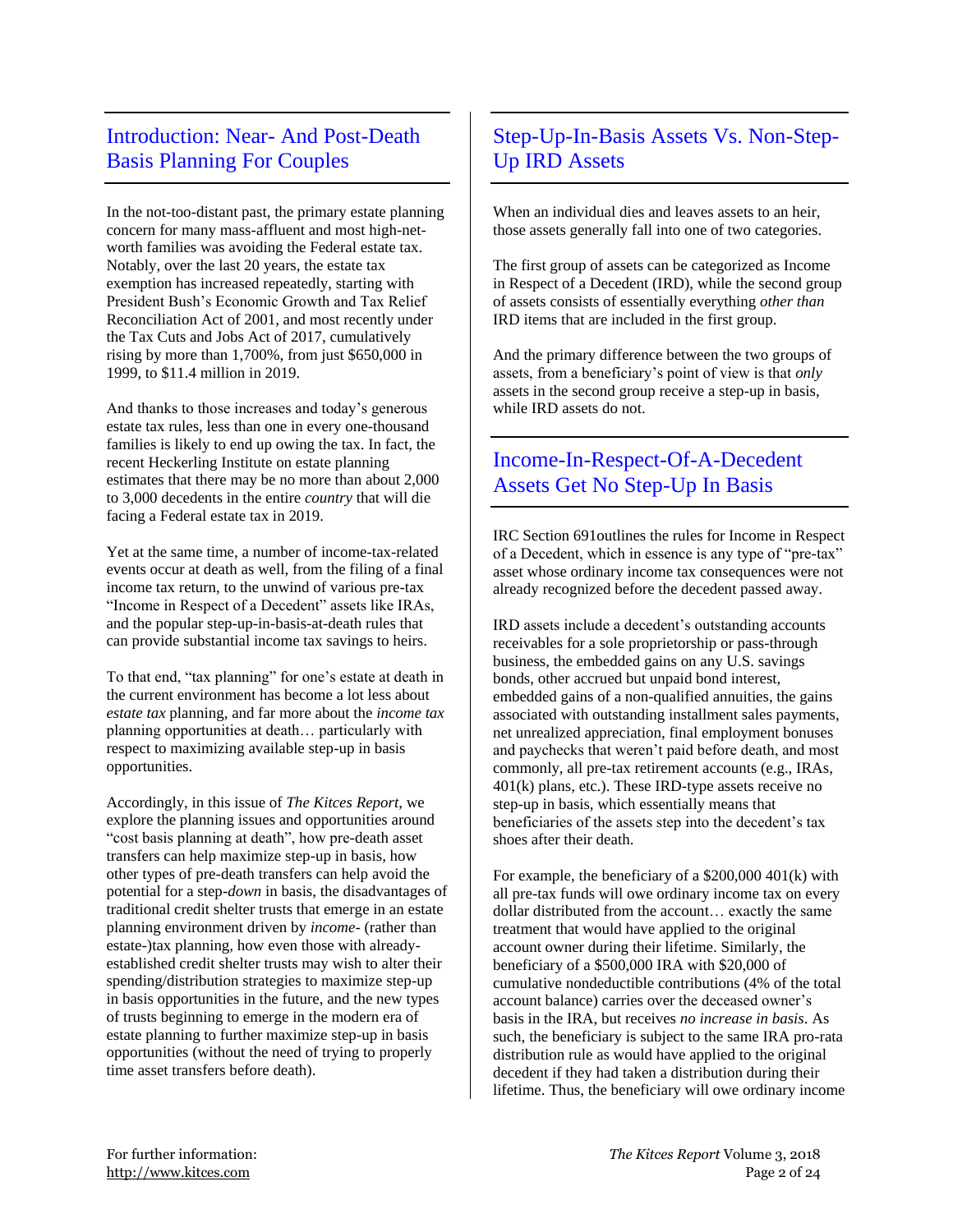tax on 96% of their initial distribution (while the remaining 4% will be a return of the decedent's basis).

Notably, though, IRD treatment is not exclusive to just current pre-tax retirement account balances. A beneficiary inheriting a U.S. savings bond would carry over the decedent's initial purchase price as basis, but would owe ordinary income tax on any deferred interest once the bond is redeemed… once again, the same treatment the owner would have received had they taken the same distributions during their lifetime.

#### **Understanding The Income In Respect Of A Decedent (IRD) Deduction**

Assets that are considered Income in Respect of a Decedent (IRD) do *not* receive a step-up in basis upon death. This means that any amounts that would have been subject to income tax during the decedent's lifetime, had they "used" the item of IRD (i.e., distributed assets from an IRA, received payment for an accounts receivable, sold shares of stock for which the NUA tax break was used, etc.), will continue to be subject to income tax to the beneficiary. Which is unfortunate, because those same assets IRD assets are *also* included in a decedent's estate and thus, may *also* be subject to estate tax (on top of their future income tax liability).

With the current top Federal income tax bracket at 37% and the Federal estate tax rate at 40%, that's a combined 77% tax rate! And in the past, it's been even worse, with combined rates approaching 95%(!) in the 1990s.

Of course, no one – not even the Bill Gates's and (pre-divorce) Jeff Bezos's of the world – is supposed to be paying tax rates *that* high, so there *must* be some sort of mechanism to alleviate the effects of this double taxation, right? There is, and it's called the IRD deduction.

Plainly stated, the IRD deduction is a Federal income tax deduction that can be claimed by the recipient of an IRD asset (e.g., the beneficiary of an IRA) for any Federal estate tax paid attributable to that IRD asset. Which means if there is no Federal estate tax in the first place – as is the case for the overwhelming majority of estates today – there is no IRD deduction to be had.

By contrast, suppose that an individual's taxable estate consists solely of real estate with a fair market value on the date of death of \$11 million, and an IRA worth \$2 million. Further suppose that the combined estate is subject to a Federal estate tax of  $$640,000$  ((\$13MM – \$11.4MM exemption) x 40% = \$640,000). In this case, the entire \$640,000 Federal estate tax bill is attributable to the IRA (since absent IRA, the estate would be below the \$11.4MM estate tax exemption), and thus, the IRD deduction would be equal to that amount. Which means the beneficiary is eligible for a whopping \$640,000 income tax deduction in the future!

Notably, though, the cumulative amount of the IRD deduction is generally not taken at once. Rather, it is claimed ratably as an individual "uses" the IRD asset, and generates the corresponding income tax bill.

Assuming, for instance, the same \$640,000 Federal estate tax bill attributable to a \$2 million IRA as outlined above, for every dollar of income distributed from the inherited IRA, the beneficiary would be able to take an IRS deduction of 32 cents (\$640,000/\$2MM = 32%). If all \$2M is withdrawn at once, the entire \$640,000 deduction could be claimed. If only \$100,000 is withdrawn, only \$32,000 of the deduction is claimed. If the post-death required minimum distributions are stretched out over a period of years or decades, so too is the IRD deduction, until a total deduction of \$640,000 has cumulatively been received over time (by cumulatively withdrawing the entire \$2M that was inherited in the first place).

The dramatic increase in the Federal estate tax exemption over the past two decades has led to a corresponding *decrease* in the number of beneficiaries eligible to claim an IRD deduction. Nevertheless, when the deduction is available, it's often rather substantial, so it's definitely not something heirs should let slip through the cracks.

Thankfully, there's a simple two-question test heirs can use to determine if they're eligible for the deduction. The questions are as follows:

1) Did I inherit an item of IRD?; and

2) Did the estate from which I am inheriting pay any Federal estate tax?

If the answer to both questions is "yes", then the beneficiary is entitled to at least some IRD deduction.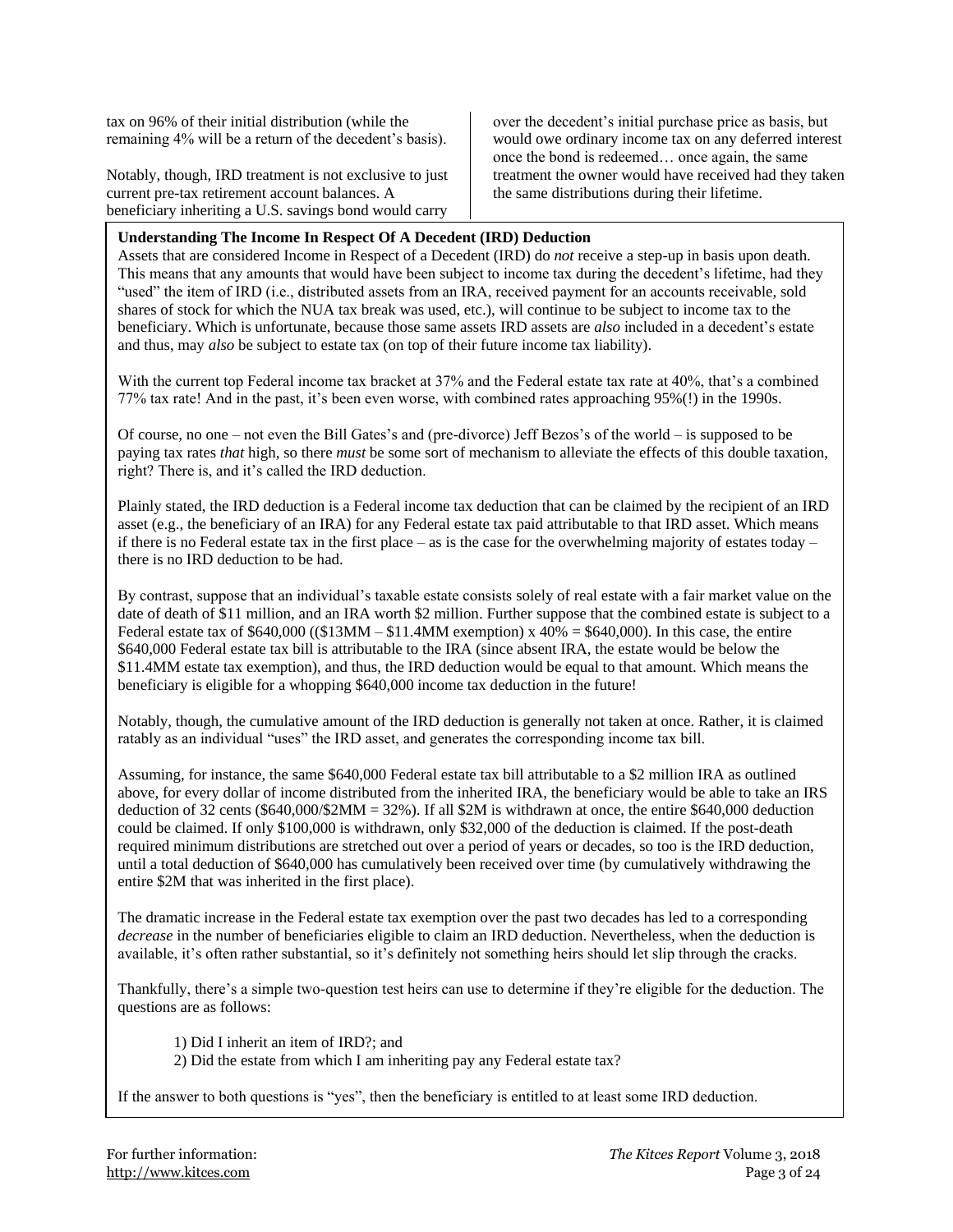In addition, IRD treatment applies to any assets that were associated with the decedent's compensation (i.e., compensation that was earned but not recognized before death). Thus, for instance, a decedent's final paycheck (earned before death but paid after death) is still pre-tax income that is taxable to the beneficiary when received, along with pre-tax deferred income compensation, and even final bonuses (or payouts for accrued but unused vacation) paid after death. In fact, the IRD treatment of "employment" income extends so far that a beneficiary inheriting shares of stock that were previously part of a Net Unrealized Appreciation (NUA) distribution will still owe long-term capital gains tax on the NUA of the shares, when sold… the same tax treatment as would have applied to the NUA if the original owner has sold the shares during their lifetime. Because the NUA gain is treated as IRD (since it was a gain associated with employment and a pre-tax retirement plan), and thus is not eligible for a step-up in basis (unlike other types of capital gains).

# Step-Up-In-Basis Assets

In contrast to the select group of assets that fall into the IRD category, upon the death of an owner, other assets *do* receive a step-up in basis.

The "step-up in basis rule", as outlined in [IRC Section](https://www.law.cornell.edu/uscode/text/26/1014)  [1014,](https://www.law.cornell.edu/uscode/text/26/1014) essentially treats the beneficiary of an asset received due to the owner's death as though they purchased the inherited asset for its fair market value on the date of the decedent's death (or on the alternate valuation date as described in [IRC Section 2032,](https://www.law.cornell.edu/uscode/text/26/2032) if such an option is elected by the executor of an estate).

Thus, the beneficiary of such assets is generally free to sell such assets immediately without any income tax consequences (assuming no gain/loss since the decedent's death). And from a sheer convenience perspective, means the beneficiary *can* sell the asset and "know" what the cost basis is (fair market value on the date it was inherited), without needing to try to retroactively reconstruct transaction information that may no longer be available after the original owner has passed away anyway.

**Example #1**: In 1980, Bob bought 1,000 shares of Pineapple Computers in his taxable brokerage account for a total of \$25,000. Recently, Bob passed away and, on the date of his death, his Pineapple Computer shares were valued at \$3 million.

Bob's Will left all of his assets, including the \$3 million of Pineapple Computer stock, to his daughter, Sally. As such, Sally is treated as though she purchased the Pineapple Stock for \$3 million upon Bob's death, increasing her basis to match that amount.

Thus, if Sally were to sell her Pineapple Computer stock one month later, when the shares were still worth \$3 million, she would owe no income (or capital gains) tax. Similarly, if six months after Bob's passing Sally were to sell the inherited Pineapple Computer stock for \$3.3 million, she would owe long-term capital gains tax on only the \$300,000 of growth that occurred since Bob's passing. And not the \$2.975M of gains that occurred since Bob's original purchase.

(Note: Although the general rule is that an asset must be held for longer than one year to receive long-term capital gains treatment, there is an exception to that rule for assets that are inherited after death. IRC Section 1223(9) dictates that gains on such assets are automatically treated as long-term capital gains, regardless the decedent's original holding period, or that of the beneficiary after inheriting the asset.)

# Step-Down In Basis And The "Step-Up-In-Basis" Misnomer

While the phrase "step-up in basis" has become the colloquial way of describing the tax treatment a beneficiary's non-IRD assets receive upon inheritance, the reality is that the phrase doesn't *always* ring true. Instead, as noted above, [IRC Section 1014](https://www.law.cornell.edu/uscode/text/26/1014) treats the beneficiary as though they purchased the assets in question for fair market value on the decedent's date of death… whether that amount is higher *or lower* than the decedent's basis in the property prior to death.

Of course, one would certainly *hope* that amount is greater than the decedent's own basis, especially if they've owned the asset for a long period of time, but the unfortunate fact of the matter is that's not always going to be the case. Sometimes investments lose value between their date of purchase and when their own passes away.

Thus, in situations where the value of an asset has declined since a decedent's original purchase, a beneficiary will generally have to *step down* the basis of the inherited property to its value on the date of death.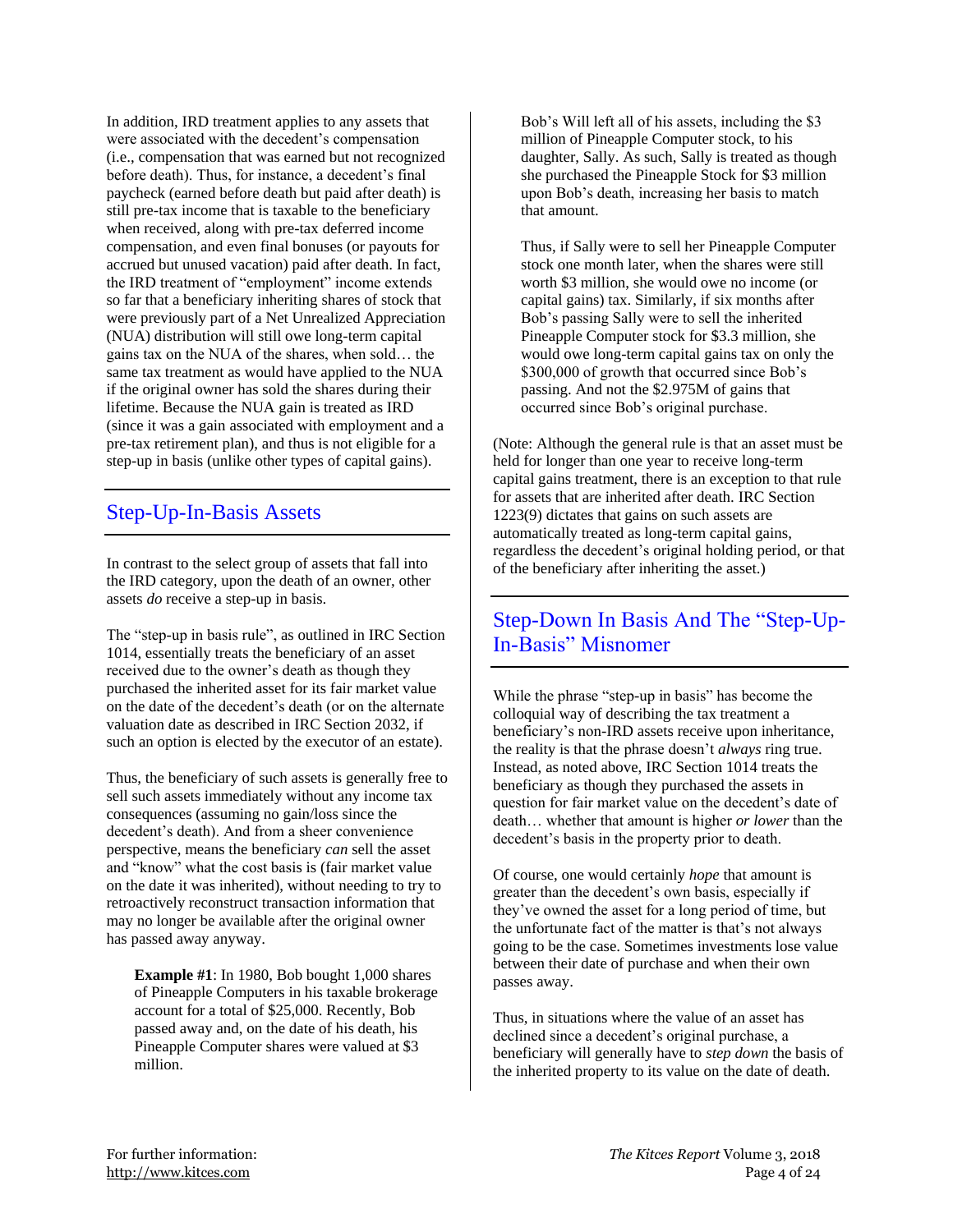**Example #2**: In 2015, Marsha purchases 500 shares of Beverly Hillbillies Oil stock in her taxable brokerage account for a total of \$400,000. Recently, Marsha passed away and, on the date of her death, owing to a steep decline in energy prices since their purchase, her Beverly Hillbillies Oil shares were valued at only \$150,000. (As far as we know, her death was not a result of losing \$250,000 in her portfolio, but a mere coincidence!)

Marsha's Will left all of her assets, including the \$150,000 of Beverly Hillbillies Oil, to her son, Andy. As such, Andy is treated as though he purchased the Beverly Hillbillies Oil stock for \$150,000 upon Marsha's death, *decreasing* his basis to match that amount.

Thus, if Beverly Hillbillies Oil stock were to have a dramatic turnaround and Andy were to sell the stock one year later for \$400,000 – the same amount Marsha initially paid for them back in 2015 – he would owe long-term capital gains tax on the \$250,000 gain that occurred after his death (even though neither he nor Marsha ever got a deduction for the prior \$250,000 loss!).

# Step-Up In Basis Rules For Jointly Held Property Of Spouses

For a variety of reasons, many married couples prefer to hold most, if not all, of their taxable investments in joint accounts. More specifically, those accounts tend to be joint accounts with rights of survivorship.

Under [IRC Section 2040,](https://www.law.cornell.edu/uscode/text/26/2040) in situations where spouses have a "qualified" joint interest in property – held as joint tenants with rights of survivorship, as well as property held as tenants by the entirety – upon the death of the first spouse, the surviving spouse will generally receive a step-up (or step-down) in basis on *one-half* of the assets. In other words, the deceased spouse is *presumed* to have owned 50% of (and therefore, get a step-up or step-down on 50% of) the assets, regardless of how much each spouse actually contributed to the purchase.

That step-up-in-basis amount (50% of the fair market value) is then added to the surviving spouse's own basis in the inherited property to arrive at the new, total basis.

**Example #3**: Charlie and Sabrina were a married couple who owned a taxable brokerage account structured as joint-with-rights-of-survivorship. The sole asset in the account was Maple stock, which the couple purchased for \$200,000 ten years ago. Unfortunately, Charlie recently passed away, and on the date of Charlie's death, the Maple stock was valued at \$500,000.

When the stock was initially purchased in the joint account, Charlie and Sabrina were each allocated 50% of the \$200,000 purchase price, or \$100,000, as basis (note that there is not any form or action that needs to be taken to make the allocation… it just *happens*). Furthermore, on the date of Charlie's death, his "share" of the Maple stock was worth \$250,000 (one-half the \$500,000 total amount).

Per the step-up-in-basis rules, Sabrina is treated as though she purchased Charlie's "share" of the account for its \$250,000 value on Charlie's date of death, and can add that amount to her own existing basis of \$100,000. Thus, Sabrina's total basis after Charlie's death is \$350,000. Which means her remaining capital gains exposure is \$500,000 -  $$350,000 = $150,000...$  not coincidentally, the same gain she already had on her half of the shares (originally purchased for \$100,000 and now worth \$250,000).

Note that in order to receive a step-up in basis, the tobe-stepped-up assets must be included as part of a decedent's estate in the first place. Thus, as noted above, typically only one-half of the property owned jointly by spouses will qualify for a step-up… because the deceased spouse is only considered the owner of half of those assets to begin with!

By contrast, if a married individual owns property outright in his/her own name, in an individual revocable living trust, or in a similar manner in which the *entire* value of the property is included in their estate at the time of death, then the *entire* value of the property is eligible to receive a step-up in basis. Conversely, though, this also means that if 100% of an asset is solely owned by the other (surviving) spouse, and the decedent owned 0% of the same asset, then it will *not* get a stepup in basis when the decedent passes away (though it would at the subsequent death of the second spouse who actually did own the property).

**Example #4**: Max and Tricia are married and live in Virginia, a separate property state that follows the "normal" rules for property ownership. They have three taxable brokerage accounts; one that is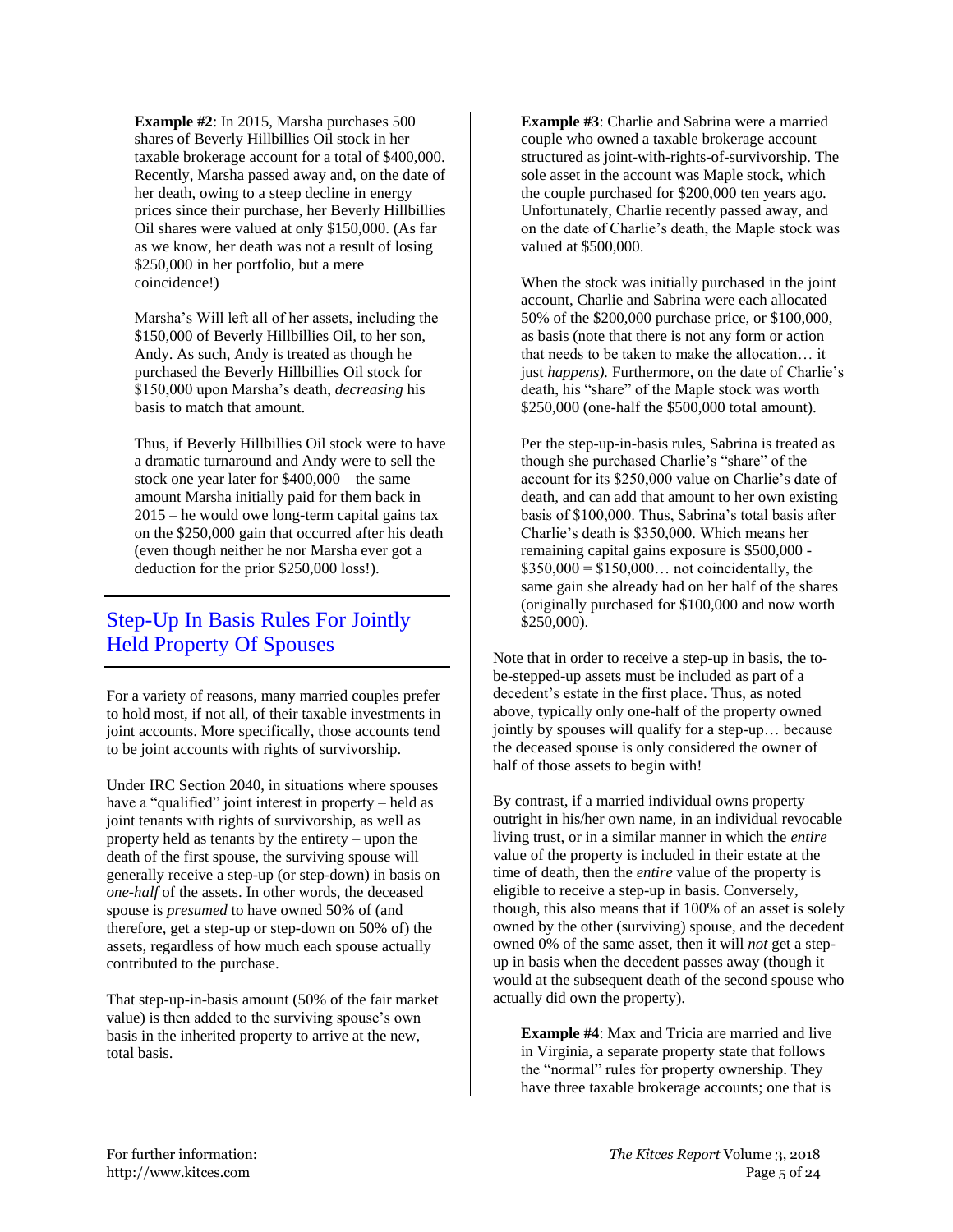titled only in Max's name, one that is titled only in Tricia's name, and one that titled as a joint account. Each of the accounts contains CPR stock that was purchased for \$50,000 (each).

Unfortunately, Tricia has just passed, and on Tricia's date of death, the CPR stock in each of the three brokerage accounts noted above was worth \$200,000. Thus, the couple had a total of \$600,000 of CPR stock as of Tricia's passing. Notably, however, because of the three different ways in which the stock accounts were owned (titled), there will be three different basis treatments for the stock owned in the accounts.

The stock owned in Tricia's name only will received a full step-up in basis (the basis will be \$200,000 on \$200,000 of stock). Similarly, half of the joint account will receive a step-up in basis (since it is deemed to be owned 50% by Tricia as a joint account held between a married couple), resulting in a total of \$125,000 of basis (\$100,000 step-up value for Tricia's half of the account + \$25,000 of Max's own existing basis on his half of the account). And finally, the stock owned in Max's name only will receive no step-up in basis at all, because it was fully owned by Max and thus was not included in Tricia's estate to be eligible for a step-up in basis (leaving "only" Max's \$50,000 of original basis). Thus, after Tricia's death, Max will have a total of \$200,000  $+$  \$125,000 + \$50,000 = \$375,000 of basis on the \$600,000 total value of the CPR shares.

Note: The result of the above example does NOT produce \$600,000 of CPR shares with a uniform cost basis of 62.5% (\$375,000 / \$600,000) of the share

price at Tricia's death. Rather, there are truly three separate share lots – the first one-third of the shares retain their \$50,000 of cumulative original basis (the shares owned in Max's account), the second one-third of the shares have a basis equal to their cumulative \$200,000 value on Tricia's date of death (the shares owned in Tricia's account), and the remaining one-third of the shares that were owned jointly are allocated the remaining \$125,000 of basis.

### Community Property Twists To The Step-Up-In-Basis Rules

The step-up-in-basis rules apply to assets transferred to a beneficiary by reason of the owner's death. But the rules to determine ownership *of* property in the first place – getting to the answer of the "Who actually owns what?" question – is generally a matter of state  $law...$ *not* Federal law.

Thus, in order to understand the tax treatment of assets after death, including which assets are eligible for a step-up in basis, an understanding of *both* state property laws and the Federal income tax laws is necessary. In essence, the Federal Tax Code provides the "how" (as in "How should property be treated upon passing to a beneficiary?"), and state law provides the "what" (as in "What property is treated as having belonged to the decedent?").

The overwhelming majority of states use common law to determine property ownership – where ownership is simply determined by how the property is actually titled – bu[t a number of states \(Arizona, California, Idaho,](https://www.irs.gov/pub/irs-pdf/p555.pdf)  [Louisiana, Nevada, New Mexico, Texas, Washington,](https://www.irs.gov/pub/irs-pdf/p555.pdf) 



[and Wisconsin\) use a different system,](https://www.irs.gov/pub/irs-pdf/p555.pdf)  [called community property, to](https://www.irs.gov/pub/irs-pdf/p555.pdf)  [determine ownership of property for](https://www.irs.gov/pub/irs-pdf/p555.pdf)  [married couples.](https://www.irs.gov/pub/irs-pdf/p555.pdf)

A complete discussion of community property is beyond the scope of this white paper, but in general, community property for married couples includes assets that are acquired *during marriage* while living within a community property state (with some exceptions, such as assets acquired during the marriage but received via gift or inheritance), *and* other assets that are "converted" to community property via mutual agreement, *and*  any other property that otherwise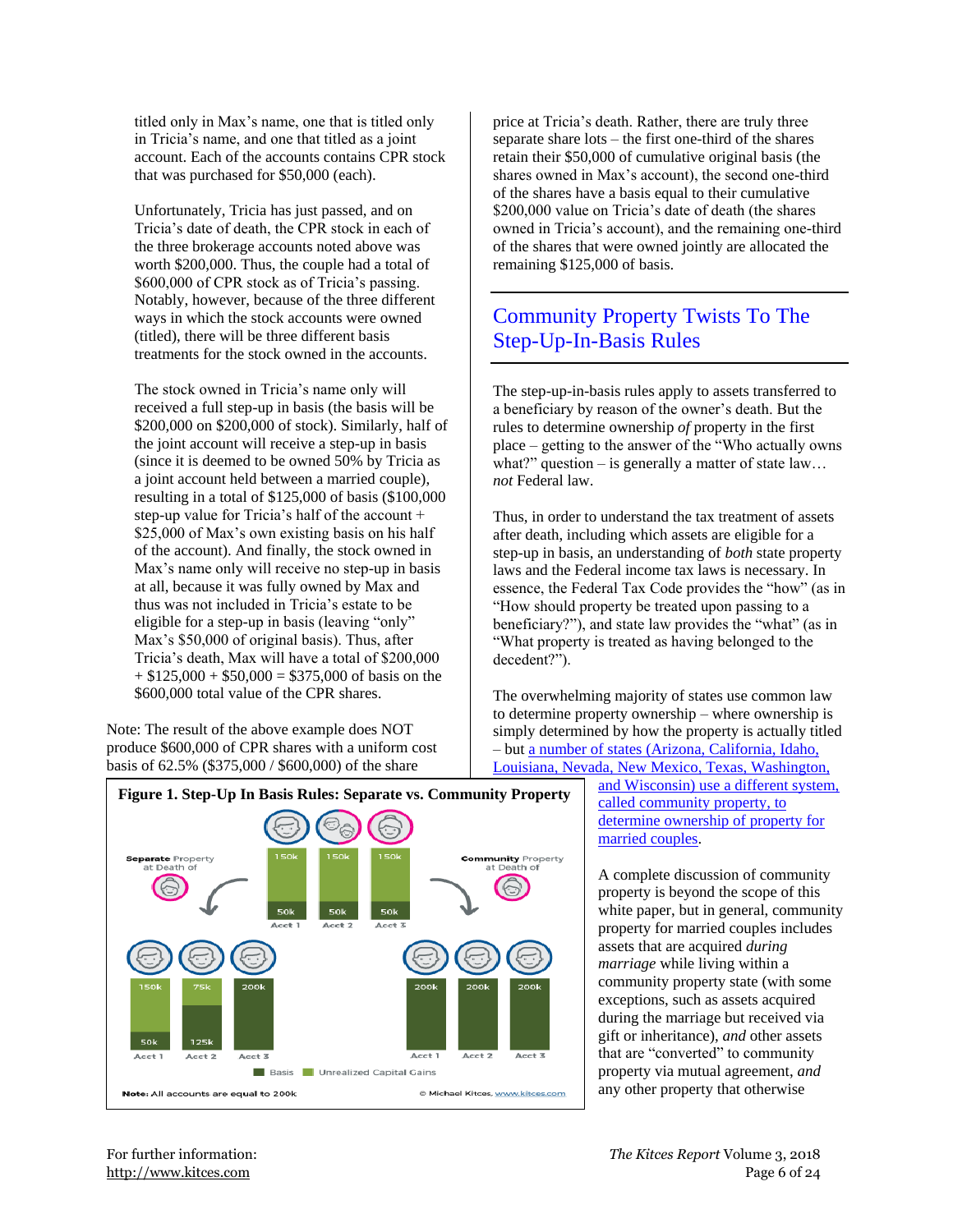clearly can't be identified as an individual spouse's separate (i.e., non-community) property. But what exactly *is* community property?

Conceptually, for post-death basis planning purposes, you might think about community property as property that is simultaneously owned 100% by both spouses, regardless of whose name(s) is/are actually on the account. Thus, community property of spouses is generally eligible for a full step-up (down) in basis on the *entire* value of the property at *both* deaths… automatically!

**Example #5**: Recall Max and Tricia, the married couple from the previous example. Suppose that, instead of living in Virginia, a separate property state, they instead chose to marry and live in a community property state.

Further recall that Max and Tricia have three taxable brokerage accounts: one that is titled only in Max's name; one that is titled only in Tricia's name; and one that titled as a joint account. Now imagine that each of the accounts contains CPR stock that was purchased for \$50,000 (each) with income the couple earned while married (i.e., "community property" funds). Thus, although all three accounts have different registrations, they are *all* considered to be community property.

On Tricia's date of death, the CPR stock in each of the three brokerage accounts noted above was worth \$200,000. Thus, the couple had a total of \$600,000 of CPR stock as of Tricia's passing. Amazingly – at least to the majority of people who are more familiar with common-law-state rules – since each of the accounts was considered community property, Max will receive a full stepup in basis on *all* three accounts (i.e., the basis of the stock will increase to \$200,000 in *each* account, for a total basis of \$600,000)... even the account that was *only* in Max's name to begin with!

Compared to example #4, in which all the facts were the same *except* for the fact that Max and Tricia's assets were considered separate property in a common law state, there is an additional \$225,000 of steppedup basis in a community property state! And sometime in the future, when Max dies, those same shares will all be eligible for *another* step-up. In this regard, community property rules can appear rather attractive as compared to the rules for separate property.

That said, the community property rules cut both ways. Any community property assets that have a fair market value less than their original basis on the first-to-die spouse's date of death receive a step-*down* in basis that can increase the surviving spouse's capital gains tax liability when/if those assets are later sold at a higher value.

It's also worth noting that community property laws are *not* the only wrinkle in basis planning at the State level. State income taxes can also present some unique challenges and considerations.

Pennsylvania, for instance, does not allow a step-up in basis for *State income tax purposes* for assets left to a surviving spouse. Thus, in such situations, a surviving spouse may have to keep track of two basis amounts… one for Federal income tax purposes and one for State income tax purposes!

Maximizing Step-Up In Basis Opportunities By Transferring Assets Between Spouses Before Death

Clearly, the community property rules and the "doublefull-step-up in basis" they offer – one step-up after the death of the first spouse, and then another after the second spouse – offer a real advantage with respect to minimizing capital gains taxes. But what about couples living in the other 40+ states that use common law to determine property ownership and *not* community property rules? Can they get double step-ups too?

Maybe, but it will generally take a bit more proactive planning.

One simple "trick" to try and get a double-step-up in basis is to do some pre-death movement of appreciated assets between spouses. More specifically, to move appreciated assets from assets held in joint accounts or in accounts held in the to-be-surviving spouse's name only, to accounts in only the first-to-die spouse's individual name.

The idea of this strategy is that by having all the assets owned outright by the first-to-die spouse, that spouse's assets – which are now most/all of the couple's assets after the transfers – receive a full step-up in basis. Those assets can then be left back to the surviving spouse, who receives back via inheritance her original share of the assets (along with the decease spouse's share). And upon that "surviving" spouse's passing, *another* step-up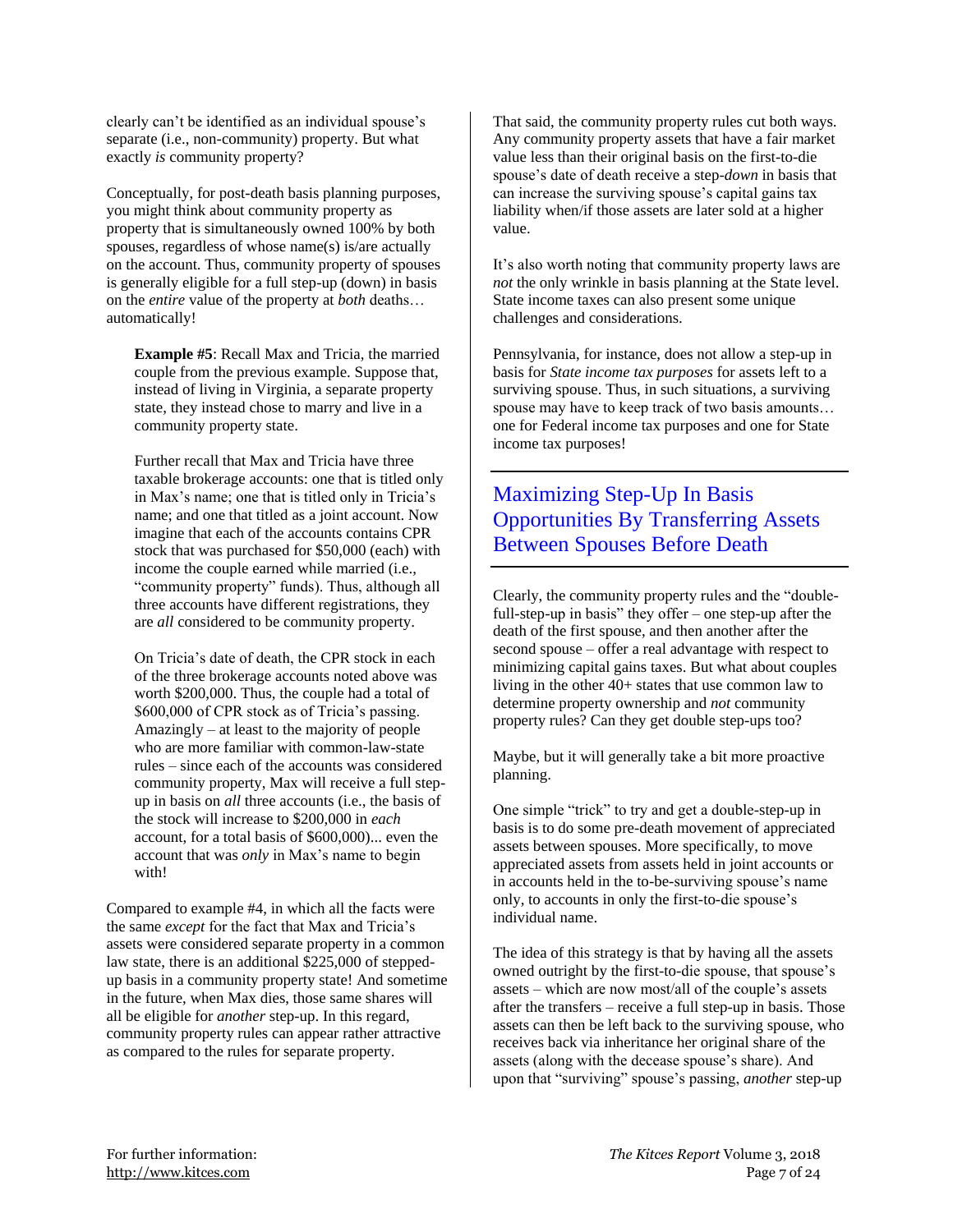in basis will be available on all of her assets for future beneficiaries as well.

**Example #6**: Norman and Irma are married, live in a common-law property state, and have three taxable brokerage accounts; one that is titled only in Norman's name, one that is titled only in Irma's name, and one that titled as a joint account. Each of the accounts contains stock of CLP stock that was purchased for \$200,000.

CLP stock has performed well for the couple, and today, the CLP stock in each of accounts noted above has risen to \$500,000. Thus the couple owns a total of \$1.5 million of CLP stock with a combined basis of \$600,000.

Now suppose that Norman is not in the best of health, and that doctors have given him about two years to live. Irma, on the other hand, is still in excellent health and according to Norman, "will live to be 150."

Suppose that the couple take no action and that, like clockwork, two years to the day later, Norman passes. Furthermore, for simplicity sake, assume that the CLP stock in each account is still worth \$500,000.

If, like most couples, Norman has left all of his assets to Irma (and visa-versa), Irma will receive the following treatment (akin to Example #4, earlier):

- A full, \$500,000, step-up in basis for the CLP stock that was held in the account in Norman's name only; and

- A half step-up in basis on the CLP stock (\$250,000) in the joint account, to be added to her own existing basis (\$100,000) for a total of \$350,000 of basis; and

- No step-up in basis for the CLP stock held in the account that was in her name only, leaving her with the original \$200,000 of basis.

Thus, Irma now has cumulative basis in CLP stock of \$1,050,000 (\$500,000 + \$350,000 +  $$200,000 = $1,050,000$ . Notably, that means that if she were to liquidate her total \$1.5M position in the investment after Norman's passing, she would still be "stuck" with long-term capital gains on \$450,000 of gain, which could easily create a \$100,000+ tax bill when factoring in Federal

capital gains rates, the 3.8% surtax on net investment income, and state income taxes.

Suppose, however, that if instead of taking no action upon Norman's diagnosis, the couple had engaged in some savvy planning and transferred all the CLP shares into an account in his name. The result of such actions would have been that, upon Norman's passing, Irma would have inherited the entire \$1.5 million of CLP stock with a full step-up in basis to \$1.5M. Thus, a sale of the stock by Irma after Norman's passing would have resulted in *no* capital gains, potentially saving Irma \$100,000 or more in unnecessary taxes, and netting her the full \$1.5 million proceeds!

Of course, like nearly everything tax-related, there are exceptions, "gotchas" and contraindications to be aware of, and to watch out for.

# One-Year Holding Period "Boomerang" Rule

One of the most critical issues to be aware of with this type of planning is the one-year holding rule that applies in certain situations, which can limit eligibility for a step-up in basis.

Specifically, under IRC Section 1014(e), if within one year of a gift of assets, those assets pass *back* to the original donor (or the original donor's spouse) on account of the donee's death, there is no step-up in basis, and the original basis of the asset will continue to apply. In essence, the rule is prevented for the exact scenario of everyone in the family gifting assets to someone who is about to pass away, only to receive them back shortly thereafter with stepped-up basis (by imposing a 1-year waiting period instead).

Thus, while the strategy of transferring appreciated assets to a first-to-die spouse's account can work well *if* there is enough lead time between planning and death, the strategy does not work well in situations where there is very little warning of an impending death, or it comes as a surprise.

**Example #7**: Richard and Ester are married and live in a common law property state. 30 years ago and prior to getting married, Richard bought shares of Homerun stock for \$25,000. Since then, Homerun has lived up to its name, and the stock is now worth \$1 million.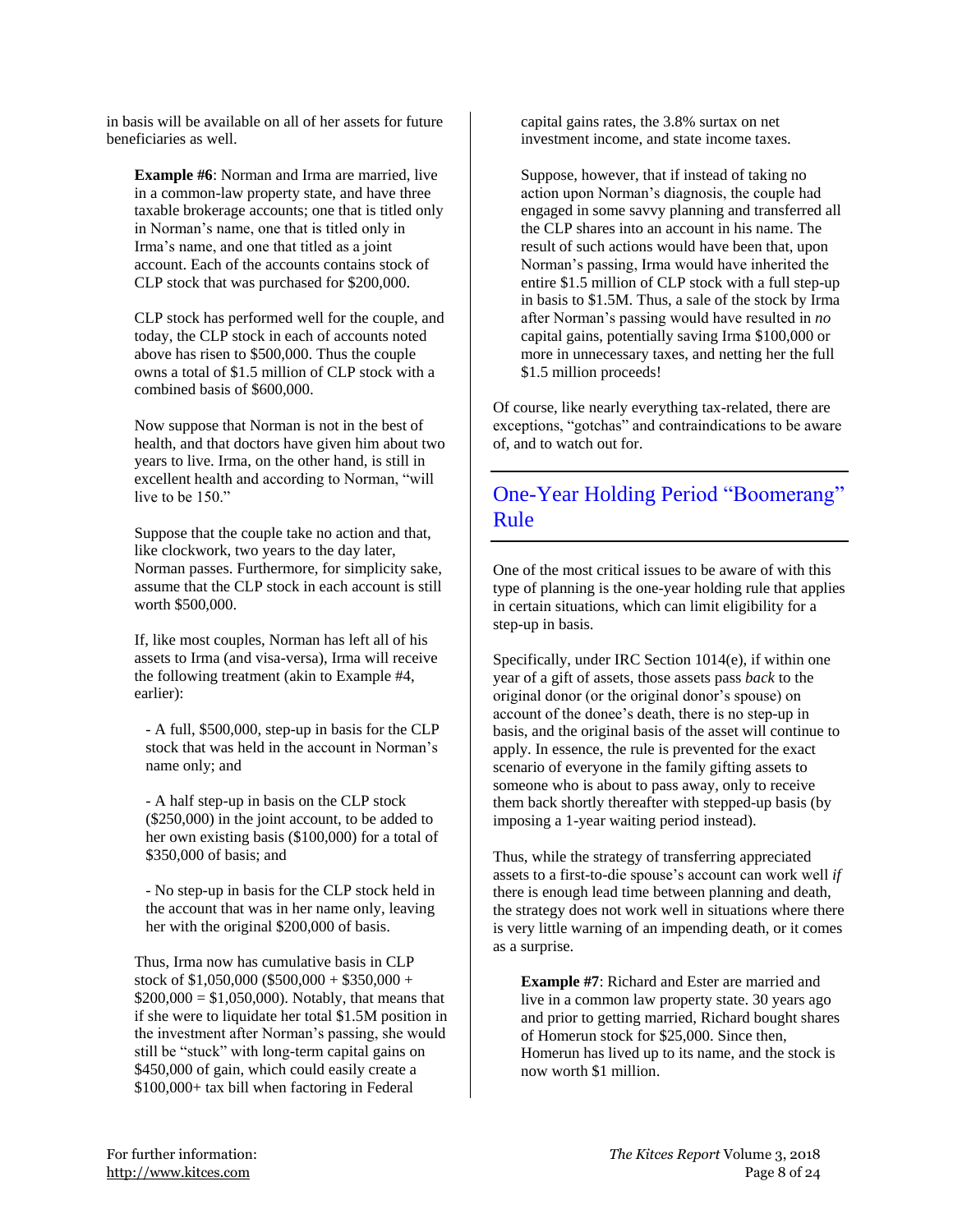Suppose that, for whatever reason, Richard never changed the ownership of his account and the stock is still held in his name only. Furthermore, suppose that Richard and Ester get some bad news… Ester is terminally ill.

At times like this, the *last* thing that's probably on Richard or Ester's mind is tax planning… understandably so. But that's one of the main reasons that couples like Richard and Ester might engage the help of a professional… to help them remove emotion from the equation and help them make sound financial decisions, even in the toughest of times.

Thus, even in light of the stressful situation, Richard and Ester manage to take the steps necessary to open an account in Ester's name and to transfer the Homerun stock to her account.

If Ester manages to hold on for at least a year after the transfer, upon her passing she can bequeath the stock back to Richard, and he would be entitled to a full step-up in basis and could then sell the \$1 million of Homerun stock tax-free.

Conversely, if Ester passes away within the one-year window, Richard will not receive a step-up in basis and instead, will simply carry over (or really, carry back) his original basis of \$25,000. Thus, a future sale of the stock would result in a substantial amount of capital gains, but no worse than having not tried the strategy in the first place.

### Loss Of Control Over Gifted Assets

It's nice to think of a world where every couple gets along perfectly and is completely open, honest, and transparent with one another at all times. Yes, it's nice to think about… but it's not the world we (always) live in.

With that in mind, prior to engaging in a gift-and-getback-after-death strategy, donors of such property living in common law property states should have a *high* level of trust in the receiving spouse that, upon their passing, they will actually complete the second half of the equation and leave the assets back to the initial-donor-surviving spouse. Because once the assets are transferred, there's nothing to prevent the receiving spouse from leaving the assets to someone *else* (e.g., another family member, a friend, or even a

charity). Which means there's a risk that the surviving spouse may end up with nothing!

**Example #8**: Charles and Karen are married and live in a common law property state. Many years ago, Karen inherited shares of JKL stock, which at the time was valued at \$50,000 (her basis). Today, the stock is still owned in Karen's name only, but has ballooned in value to \$2 million.

Unfortunately, Charles has just been diagnosed with cancer, for which the typical prognosis is three to five years. Suppose that in an effort to make the best of a bad situation, Karen transfers the shares of JKL to an account only in Charles's name in order to try and get a step-up in basis upon his passing. Fast-forward a year and half…

Having made it past the year mark, Charles can now leave the stock back to Karen, who would then receive a full step-up in basis. Imagine though, that as Charles's condition deteriorated, he was moved into an assisted living facility, and that while he was there, he fell in love with one of the nurses.

Sensing the end is near (but still of legally sound mind and body), Charles calls up his estate planning attorney and changes his will to leave all of his assets to his new-found-love nurse.

Sketchy? Yes.

Morally repulsive? Yes.

But legal? You betcha!

Once Karen has gifted the assets to Charles, they are *his* assets, and as such, she *does not* get a say to whom they are left. Thus, she may be largely, or even entirely, disinherited from "her own" assets!

Clearly, this result would present a problem for anyone in Karen's shoes. And that's why supreme trust between spouses is such an important element when engaging in this type of planning (and particularly in second marriage situations where it's not uncommon for spouses to *not* leave assets to each other, and instead leave bequests to children from their first marriages instead).

*Note: Many common law property states incorporate a provision known as a "right of election", also known as "electing against the estate", for surviving spouses who are largely or entirely disinherited. Such provisions, when they exist, vary from state to state, but often allow*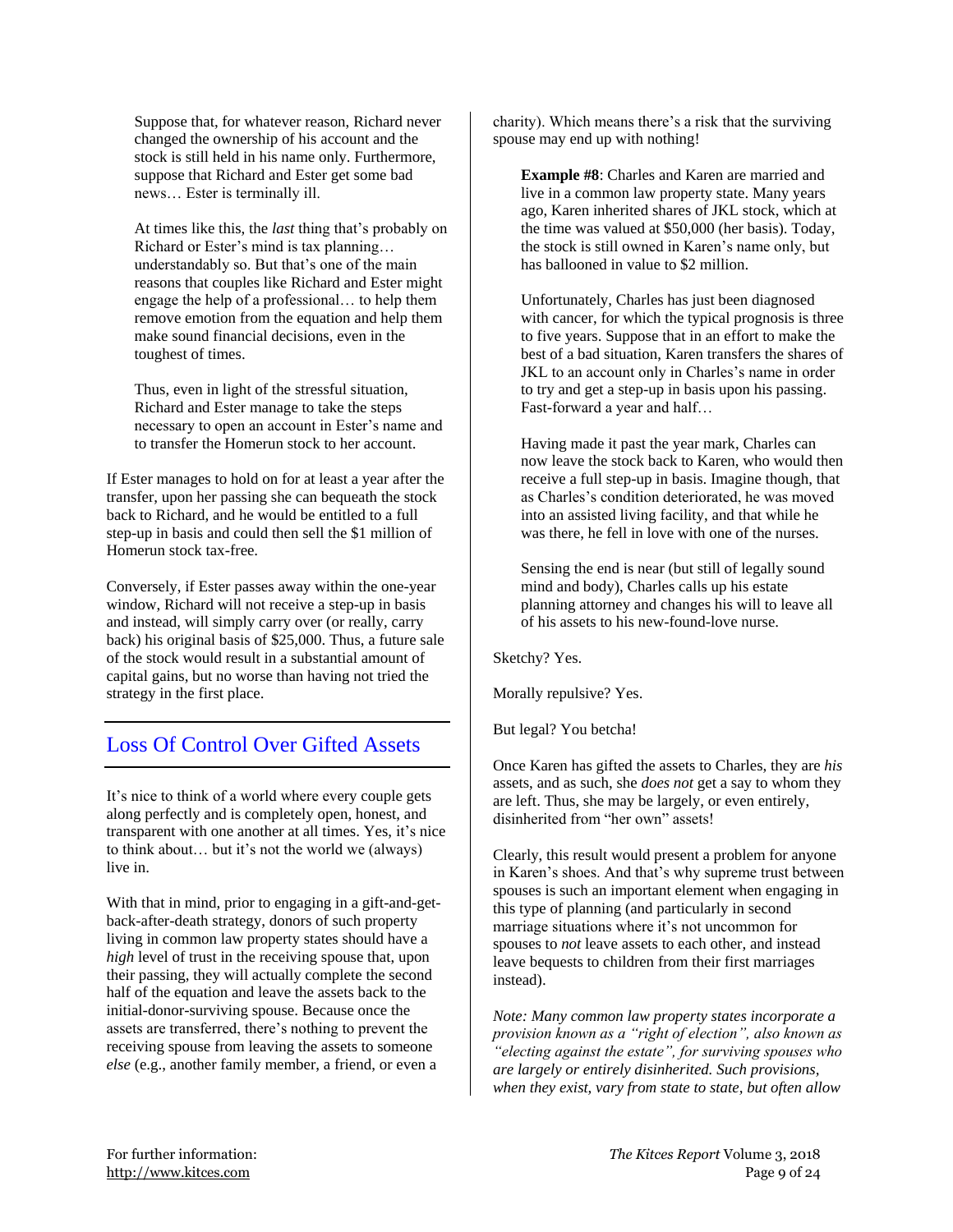*a surviving spouse to elect to receive at least a minimal (often one-third) portion of the deceased spouse's estate, regardless of to whom it was left.*

### Transferring Assets To Potentially Medicaid-Eligible Spouses

An additional complication that individuals must be aware of is when the spouse likely to die first is currently enrolled in Medicaid, or may otherwise be planning to apply for (and hoping to become eligible for) such benefits in the future.

Because, as most advisors are aware, Medicaid is a means-tested program and generally requires that individuals spend down their assets to extremely modest levels prior to being eligible to receive benefits under the program. And in such scenarios, transferring assets *to* a Medicaid beneficiary, or a potential Medicaid beneficiary, is almost *never* a good idea, as it can partially or fully disqualify them from Medicaid (and effectively "force" them to spend down the assets they just received, such that there may be little or nothing left to bequeath back at the end!).

In fact, to the extent possible, assets should generally be transferred *out* of such person's estate, even if it means giving up tax benefits. After all, a step-up in basis isn't worth much if there's no assets left to stepup (because Medicaid required them to be spent down first)! Or viewed from the other side – it's better to have some of the assets go to Uncle Sam in the form of taxes, than to have most or all of the assets consumed for medical expenses while waiting to qualify for Medicaid instead.

On the other hand, in many states a "well spouse", sometimes referred to as a "community spouse", is only allowed to keep a certain moderate level of assets so as to avoid "impoverishment" themselves, with the rest of the community spouse's assets being spent down for care as well. For 2019 this inflation-adjusted amount is capped at \$126,420. Which means a couple

with sizable assets – hoping to receive a step-up in basis – may be compelled to spend down at least most of the value of the assets waiting to qualify for Medicaid, even if it's *not* transferred to the ill spouse and remains with the healthy spouse instead.

However, it's important to note that Medicaid is a Federal-State partnership, and therefore the exact rules vary substantially from state-to-state. And in some states, there are additional options – such as "spousal refusals" – that allow a well spouse to keep more assets. Alternatively, enrollment in a long-term care partnership program may allow a Medicaid beneficiary to retain more assets without requiring them to be spent, which in turn (re-)opens the door to transferring assets into that ill-spouse's name for cost basis step-up opportunities as well.

The bottom line… it's important to be mindful of how Medicaid eligibility (or a desire to qualify for Medicaid in the foreseeable future) could impact the gift-and-getback-after-death strategy. And that means having a sound understanding of the local state laws that factor into the equation.

#### Preserving Capital Losses By Transferring Assets Between Spouses

With any luck, planning to "maximize" capital losses isn't something you have to worry too much about… because there simply aren't many capital losses for which to plan!

Oftentimes, however, individuals approaching "the end" will have either existing carryforward capital losses, or unrealized capital losses. And in such cases, pre-death basis planning centers around making the most of those losses to make sure that at the owner's death they aren't… well… lost!

### The Importance Of Identifying The "Owner" of Capital Losses

Couples filing joint tax returns often think that everything on their tax return is theirs… as in "it belongs to both of them". The reality though, is that while a joint tax return reports a couple's income, deduction, credits, etc., on a common return, the building blocks of that return still largely belong to the

**The Kitces Report © 2008-2018 [www.kitces.com](http://www.kitces.com/) Written and edited by Michael E. Kitces and the Kitces Research team.**

**No part of this publication may be reproduced, stored in a retrieval system, or transmitted in any form by any means without prior written permission.**

*individuals* making up the couple, themselves.

Case in point… carryforward capital losses. That is to say, losses that have already been "locked in" by the sale of "loser investments", but which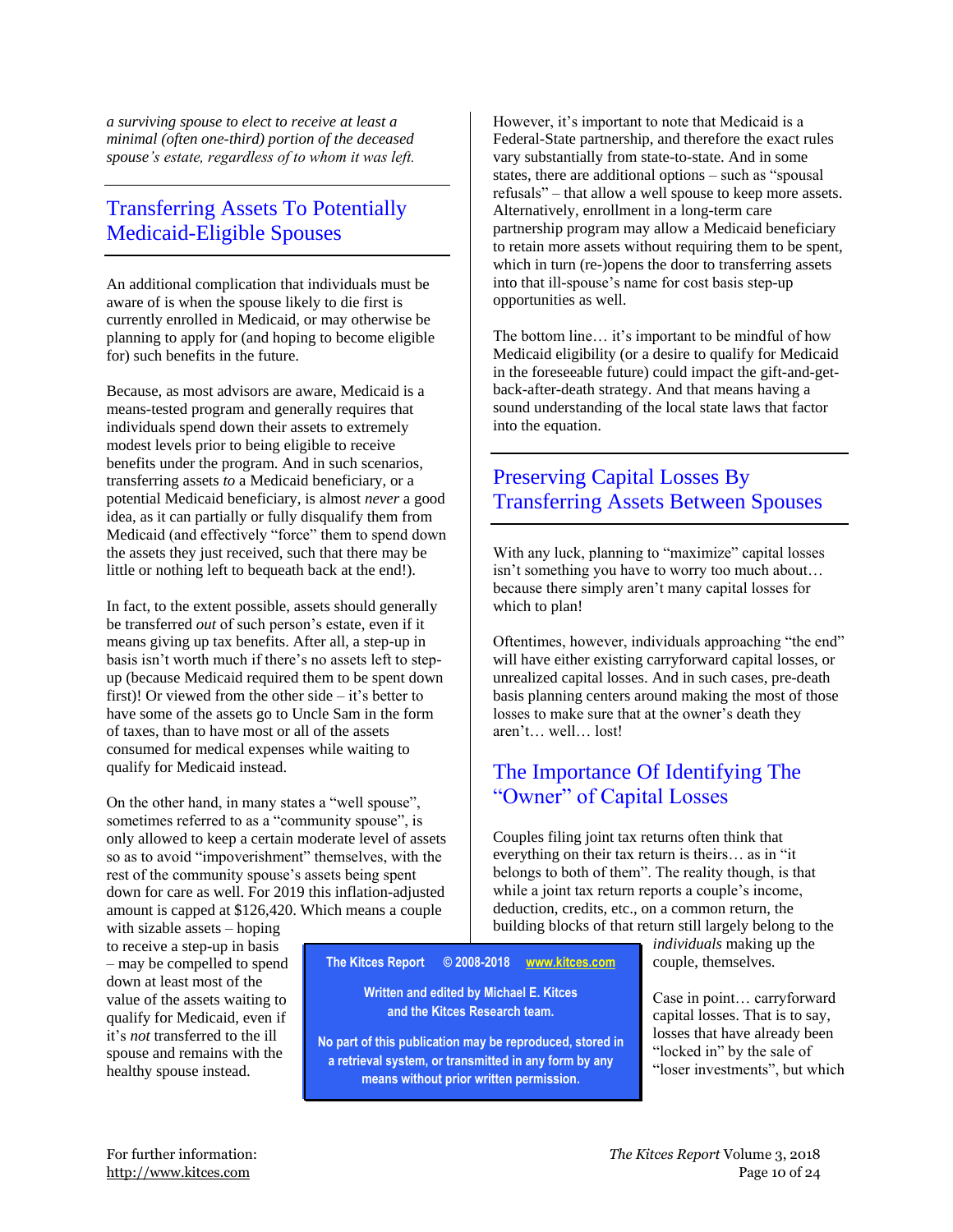have not yet been "used up" in previous tax years.

In general, taxpayers are allowed to offset capital losses against any capital gains, plus an additional \$3,000 of ordinary income. Any losses in excess of those amounts (net capital gains plus \$3,000 of ordinary income) cannot be deducted in the current year, but may be carried forward to future years, up to and including the year of death.

Capital loss carryforwards are reported on [Schedule](https://www.irs.gov/pub/irs-pdf/f1040sd.pdf)  D, *[Capital Gains and Losses](https://www.irs.gov/pub/irs-pdf/f1040sd.pdf)*, which like the Form 1040 that most people are familiar with, records the combined amounts of a couple (and not the gain and losses of each member of the couple separately). However, the "building blocks of gain and loss" that are used to complete that form still belong to each member of the couple separately.

Thus, and as Revenue Ruling 1974-175 made clear over 40 years ago, the capital loss associated with one individual from a couple dies with the death of that person who owned the asset producing the loss, and *not* upon the "death of the couple".

*"In the absence of any express statutory language, only the taxpayer who sustains a loss is entitled to take the deduction. See Calvin v. United States, 354 F. 2d 202 (10th Cir. 1965). Therefore, the business loss and the capital loss sustained by the decedent for the period ending with the date of his death are deductible only on his final income tax return. Thus, no part of such net operating loss or capital loss is deductible by the decedent's estate or carried over to subsequent years." (emphasis added)*

In recent years, the Tax Court has come to similar decisions with respect to other deductions and credits claimed by a couple on their joint tax return but belonging to one individual *of* the couple. For example, in *Nadine L. Vichich v. Commissioner* (U.S. Tax Court, 146 T.C. No. 12), decided on Apr. 21, 2016, a surviving spouse (Nadine Vichich) was denied the ability to use an alternative minimum tax (AMT) credit that the IRS, and subsequently the Tax Court, determined had "belonged" to her deceased husband.

It is, therefore, a well-settled matter that while a married couple can use each other's income and deductions to offset one another when electing to file a joint return, the actual items of income and deductions (and credits, etc.) remain the "property", if you will, of the person (or persons) generating them (or of the assets that person held). And since you can

#### **Transfers To Maximize A Step-Up In Basis Are Not Limited To Spouses**

The strategy of gifting appreciated assets to an individual and having that person "return" the investment with a step-up in basis after their death (assuming the one-year holding period requirement is met) is *not* an approach that is limited to spouses.

Thus, for example, a child with a highly appreciated piece of real estate could transfer the deed to their terminally ill parent, and have that parent leave the property back to them in their Will. Indeed, *any* two people can engage in such a strategy, though given the potential contraindications outlined earlier – the risk that the terminally ill individual does *not* actually leave the property back to its original donor – means it's probably best to limit the strategy to only those relationships where the utmost trust can be placed.

In addition, there are often more complications to consider when using the gift-to-get-back strategy with non-spouses. Notably, the default for many spouses' Wills is to leave everything to the other spouse at death. Thus, if one spouse transfers another spouse property, the transferee's Will typically *already* dictates that the transferor spouse property will get the property back upon their passing. In contrast, if a child, for instance, gives a piece of real estate to a parent in order to get it back with a step-up in basis after that parent's death, the Will may have to be updated or other estate planning measures taken. And failure to make a timely update *to*  the Will can in turn cause (or ensure) that the gifted property will *not* go back to its original donor.

Furthermore, transfers of assets between U.S. spouses do not require the filing of a gift tax return, regardless of the amount being transferred. However, if amounts in excess of the annual gift tax exclusion (\$15,000 for 2019) are transferred between non-spouses, then a gift tax return will generally need to be filed. And while only the largest gifts of \$11+ million would likely result in an actual gift tax liability, the individual will still at least use up some portion *of* their lifetime \$11.4M exemption (which may or may not matter in their own financial future).

Thus, the cost of filing extra returns and/or updating legal documents can at least reduce the benefits otherwise available when using the give-and-get-back strategy for non-spouses. And the potential that the terminally individual might not make it a full year could result in all those additional costs and complications becoming completely fruitless. That said, in situations where a large capital gain may be avoided using such a strategy, the risk may be worth the reward.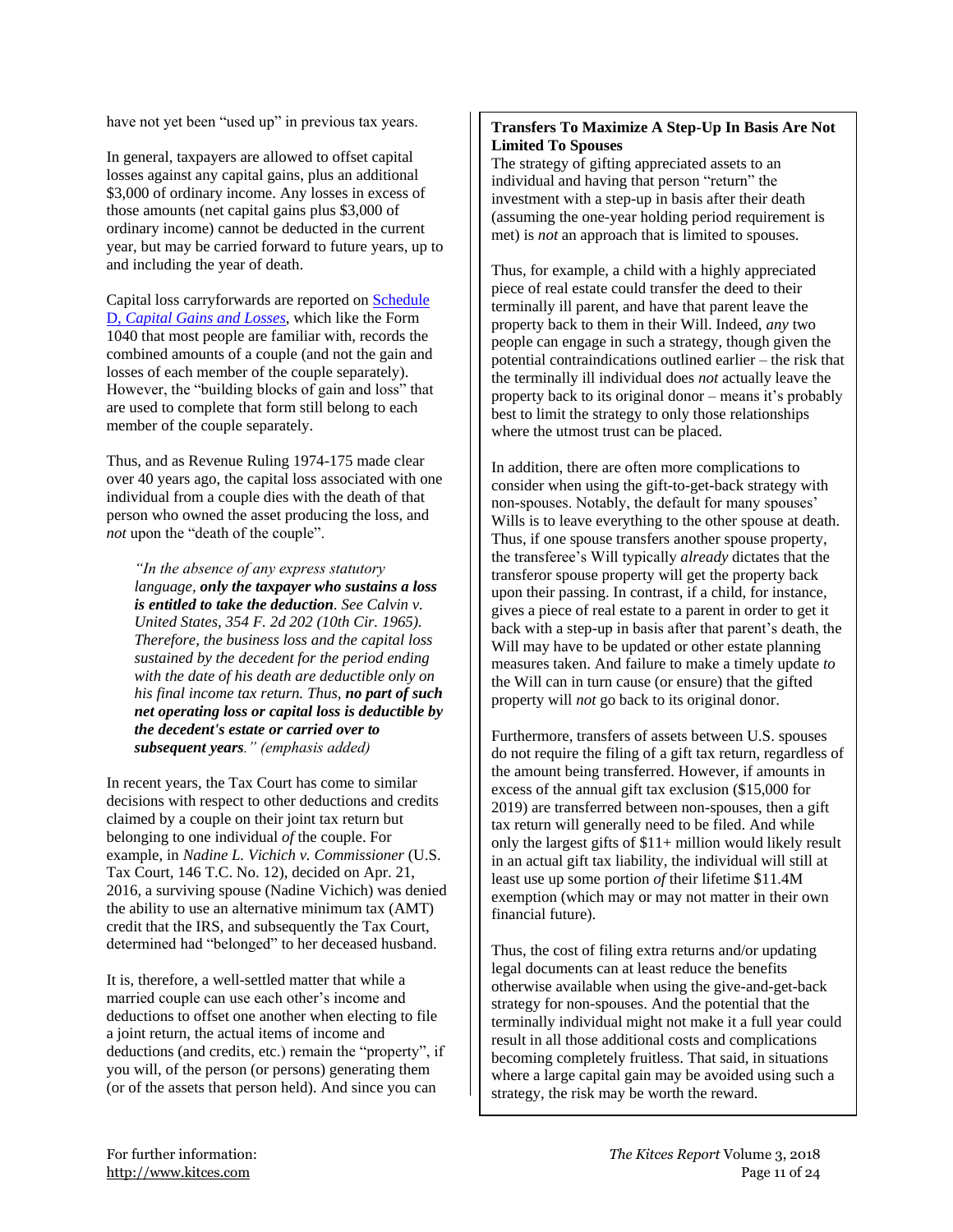only file a joint return for up to the year in which your spouse passes away, after that, any unused deductions, credits, or other tax benefits attributable to the deceased spouse will, unfortunately, generally die with them.

**Example #9**: Bruce and Pearl are married and have filed a joint income tax return for each year since their wedding. Sadly, Bruce died on January 15, 2019. At the time, there had been no trades (realized gains or losses) in any of Bruce's taxable accounts in 2019.

In 2000, Bruce met with a broker and purchased \$250,000 worth of RonEn stock. Only Bruce attended the meeting, and so "to keep things simple" and to avoid delaying the account opening process waiting for Pearl's signature, the account was opened only in Bruce's name. Unfortunately, as "luck" would have it, in 2008, RonEn went bankrupt while Bruce still owned the stock in only his own name. Thus, Bruce became the not-so-proud (sole) owner of a long-term capital loss of \$250,000.

Over the course of the following decade and until his death, via both the sale of some investments with capital gains and the \$3,000 annual capital loss amount allowed to be written-off against ordinary income, Bruce's long-term carryforward capital loss was whittled down to "just" \$120,000.

In light of Bruce's death, if Pearl takes no action with respect to investments in her own taxable  $account(s)$  before the end of  $2019$  – the year of her carryforward-capital-loss-bearing-husband's death – she will be able to use the \$120,000 carryforward capital loss to offset \$3,000 of her 2019 ordinary income (since she will be able to file a joint income tax return for 2019), but the remaining \$117,000 capital loss *cannot* be carried over. And since it cannot otherwise be used as well – if there are no other capital gains that year – its tax-saving power is lost forever.

Clearly, this is *not* an optimal result. For *planning purposes*, a carryforward capital loss should be viewed as an asset on the personal balance sheet, since it generates real economic value (in the form of tax savings when offset against a capital gain). Notably, this is why businesses *actually do* report a carryforward loss as a deferred tax *asset* on its balance sheet.

Thus, for instance, if a taxpayer is in the 15% long-term capital gains tax bracket and has a capital loss of \$117,000, it is reasonable to consider the capital loss an "asset" of \$17,550, since it can save that much in future taxes. In example #9 above though, through her inaction, Pearl let that capital loss (and the \$17,550 tax asset) "evaporate" into thin air, effectively giving away her capital loss tax asset.

Planning for Already-Realized Carryforward Capital Losses And Current Year(-Of-Death) Realized Capital Losses

So what *should* be done in situations where a spouse dies with a capital loss? The first goal is rather straightforward: if the capital loss carryforward has effectively become "use-it-or-lose-it" in the year of death… find a capital gain, *any* capital gain, that can be realized and used against the available capital loss.

Accordingly, when a carryforward-capital-loss-bearing spouse's death has *already* occurred, the first thing that should be done is to survey the surviving spouse's remaining assets. Notably, this survey should focus only on those assets that the *surviving* spouse already owned that have unrealized gains (as capital assets inherited *from* the deceased spouse will generally receive a stepup in basis, eliminating any gain existing at the time of death).

Once this inventory has been completed, the surviving spouse should aim to liquidate enough of their own investments with capital gains so as to completely use up the capital loss in the year of death. In selecting which investments the surviving spouse should sell to "fill up" the capital loss with available gain, preference should be given to those assets the surviving spouse was most likely to liquidate anyway in the future (as any assets the surviving spouse intends to hold indefinitely may get a future step-up in basis at her death anyway). Although bear in mind that assets which are *already*  tax-preferenced on sale – e.g., real estate gains already deferred using a 1031 like-kind exchange, or the sale of a primary residence with the up-to-\$500,000 capital gains exclusion – cannot be used to offset against the available capital loss, since the gains aren't recognized in the first place.

On the other hand, selling an asset to absorb a deceased spouse's available capital loss doesn't *necessarily* require the surviving spouse to part with an asset they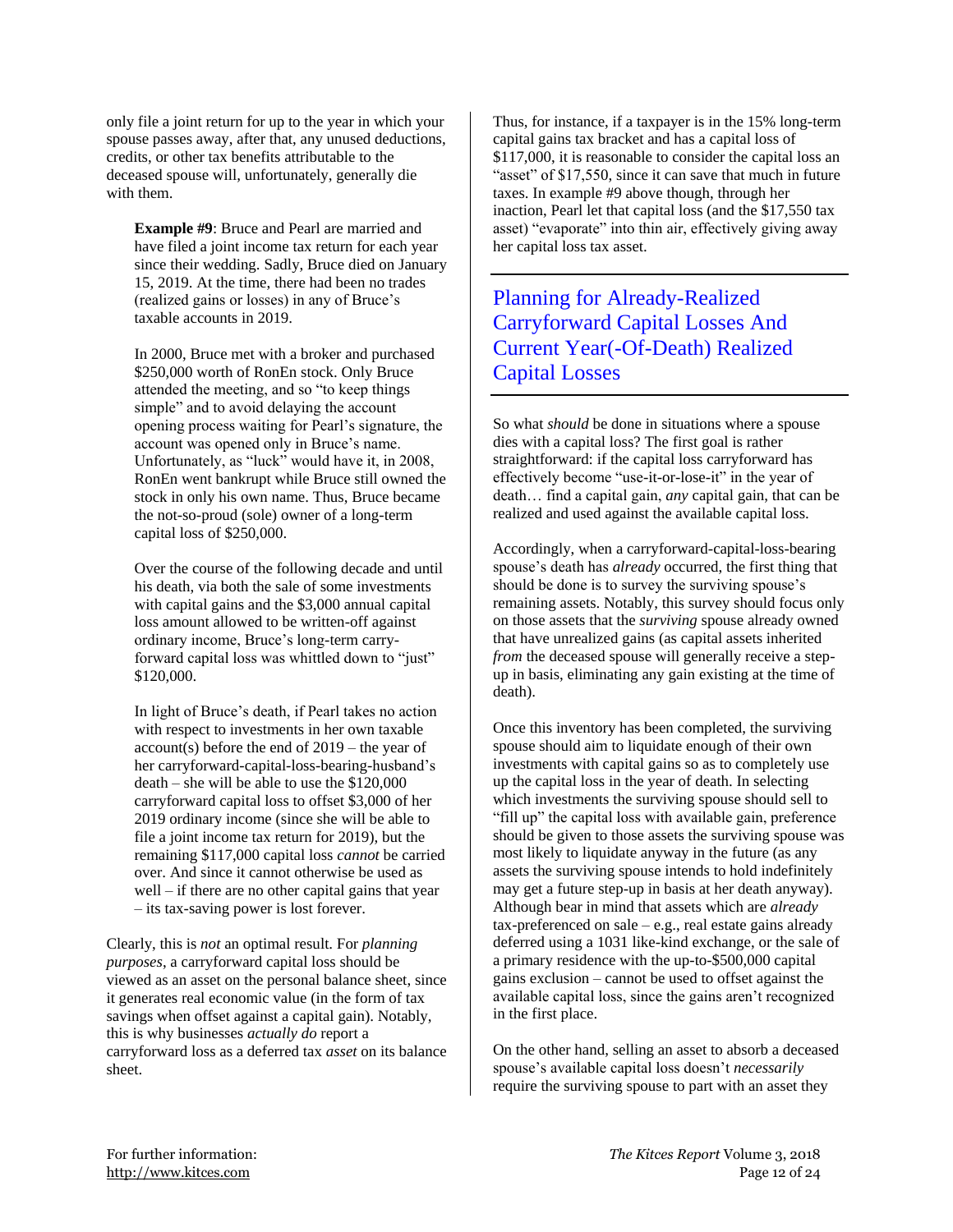otherwise intended to keep. Thus, while the sale and immediate repurchase of real estate would likely be viewed as a sham transaction and deemed invalid by the IRS, there is nothing preventing a surviving spouse from liquidating stocks, bonds, mutual funds, and similar investments with a gain and then *immediately* buying the investments right back in order to realize gains that can be applied against and be offset by the soon-to-be-lost-anyway capital loss, increase the sold-and-repurchased asset's basis, and lower the future capital gain that will be owed when/if the investment is finally liquidated for good.

**Example #10**: Recall that Pearl, from the previous example #9 had \$117,000 of carryforward capital losses that went unused after her husband Bruce's death. Suppose, however, that at the time of Bruce's passing, he and Pearl also had a joint account with \$1 million of Nile River stock with a cost basis of \$200,000. The stock has been a solid performer for Bruce and Pearl, and prior to his death, Bruce suggested that Pearl hold on to the stock "for the long run" since it had served them so well.

Due to the joint ownership at the time of Bruce's death, Pearl would generally be entitled to a stepup in basis on one-half of the account. Thus, after Bruce's death, Pearl would have a total cost basis of \$600,000 (\$500,000 cost basis due to step-up in value on Bruce's half of the account + \$100,000 of her own cost basis at the time of Bruce's passing  $=$  \$600,000).

If Pearl decides to liquidate the entire \$1 million of Nile River stock to travel around the world, Bruce's \$117,000 of otherwise unused carryforward capital losses would offset an equivalent amount of gain, limited the total taxable capital gains to "just" \$283,000. But recall that Bruce told Pearl to hold on to the stock for the long run prior to his death, a wish Pearl would like to honor (at least for the time being).

Well… unless Pearl is particularly attached to the exact shares of Nile River stock she owns – which are likely held electronically and are completely undiscernible from *any* other shares of the same company anyway – she can sell \$146,250 of Nile River stock in Bruce's year of death to generate \$117,000 of capital gains (assuming the cost basis is \$0.20-on-the-dollar for each share given the \$100,000 cost basis and \$500,000 current value)… and then to honor Bruce's wishes, she can buy the same amount of stock right *back*. The

end result would be the same \$1 million of Nile River stock, but with a combined cost basis of \$746,250, as opposed to the \$600,000 of basis that Pearl would have absent any action.

If Pearl then holds the Nile River stock until *her* death, the move will largely be meaningless, as her heirs will receive a full step-up in basis anyway. But there's no guarantee that Pearl will hold on to the stock that long, and so by making this move now, she could save herself tens of thousands of dollars in unnecessary future taxation without any downside (except, perhaps, for some nominal transactions costs to sell and repurchase the shares).

Note as well that the "Wash Sale" rule has *no impact* on Pearl's decision to sell and repurchase the shares. The Wash Sale rule *only* deals with taxpayers selling investments with a *loss* and repurchasing the same (or a substantially identical) investment within a 30-day window before and after the sale. It *does not* impact the sale of an investment with a gain, as is the case for Pearl. Congress doesn't have a rule that says "you owe capital gains taxes, but since you repurchased the stock, you don't have to pay your bill" (but if you choose to offset that bill with your capital losses instead, that's your prerogative!).

In addition to making sure that any of a decedent's carryforward capital losses don't go wasted, it's also important to review a decedent's year-of-death transactions. Any capital losses resulting from these transactions must also be "used up" in the year of death, or they too will be lost.

Though at the same time, it's important to remember that the sale of an asset with gain *must* be *completed* in the deceased spouse's calendar year of death to offset against year-of-death capital losses (or carryforward losses that will be forfeited beyond the year of death). Thus, a death early in the year may give a surviving spouse ample time to grieve and to revisit tax planning later in the year, whereas an unexpected death late in the year may require the surviving spouse to take action much sooner than one would like in order to avoid the potential loss of available tax savings.

### Planning For Unrealized Capital Losses Of A Soon-To-Be-Deceased Spouse

When evaluating near-death basis planning strategies, it clearly important to maximize any already-realized losses that have already been "locked in" through sales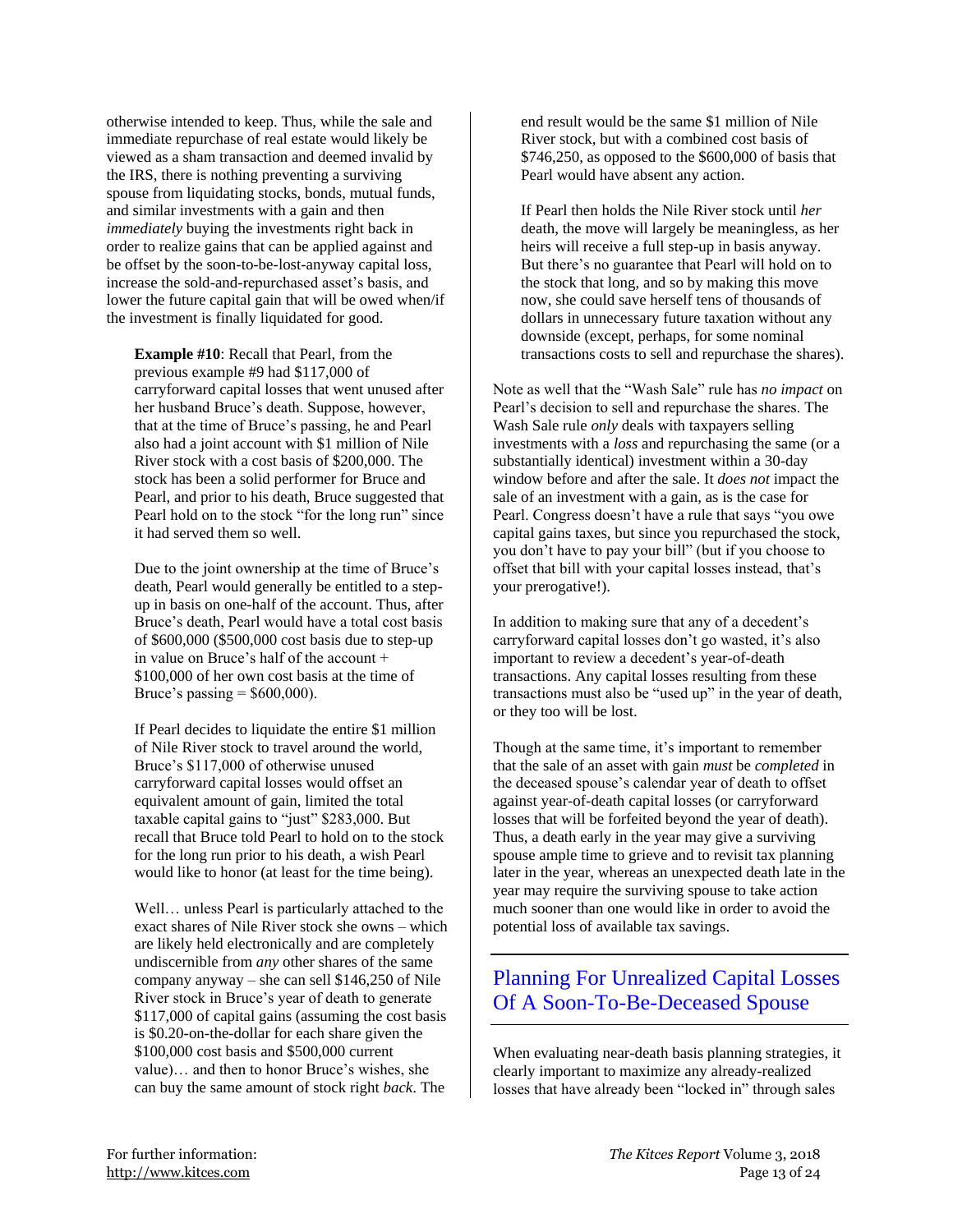prior to a spouse's death. But the planning shouldn't stop there. It's also important to maximize any potential *unrealized* losses that a soon-to-be-deceased spouse may have in their account as they approach the end of life.

Because, as noted earlier, upon the death of an individual, the basis of the assets that they transfer to heirs steps to the value at the date of their death… regardless of whether that value is a step higher *or a step lower* than their own pre-death basis (i.e., it can be a step-up or a step-down in basis). Thus, if an asset has decreased in value since purchase and has unrealized losses at death, the unrealized capital loss is generally *lost* via a step-down in basis.

In some cases, though, terminally ill individuals can attempt to preserve embedded but unrealized losses by gifting their investments with losses, in order to take advantage of the so-called "double basis" rules of IRC Section 1015. While the double-basis rules don't fully permit the recipient of the gift to claim the losses of the original owner, those losses can effectively be applied against future gains of the recipient (see sidebar for further details).

**Example #11:** Rhonda is 70 years old and is engaging in Medicaid planning. As part of that process, Rhonda transfers \$100,000 of HereUGo stock to her son, Max. Rhonda had purchased HereUGo stock several years ago for \$180,000, and that was her basis in the stock at the time of its transfer to Max.

If HereUGo stock continues to decline in value and Max sells it when it is worth "only" \$80,000, he will be entitled to a \$20,000 capital loss; the difference between the \$100,000 value of the stock on the date of transfer and its ultimate sale price.

If, on the other hand, HereUGo stock has a tremendous recovery, and sold it when it had increased in value to \$200,000, he would be would owe capital gains tax on \$20,000 of gain; the difference between the sales price of \$200,000 and Rhonda's original, carried over basis of \$180,000.

However, if the stock has only a mild recovery, and Max sells it for \$150,000, he can walk away with the full amount. There is no capital gain owed because the sales price is less than the \$180,000 Rhonda initially paid for the investment. Max, however, will *not* be able to

**A Closer Look At The Double Basis Rules When Gifting Investments With Losses (To A Non-Spouse)** In general, when an asset is gifted from one person to another, the recipient of the gift takes the previous owner's basis as their own (i.e., basis is "carried over" from the donor to the recipient).

For example, suppose that John buys shares of Banana, Inc. for \$30,000 and later gifts those shares to his son, Ronald when they are worth \$50,000. There is no income tax due on the transfer, but Ronald will retain John's initial \$30,000 basis. Thus, if Ronald sells the stock in the future for \$65,000, he will have a capital gain of \$35,000, even though only \$15,000 of gain occurred while he was the owner of the stock.

There is an exception to the general carryover basis rule, however, when an individual transfers property that has a fair market value *below* its adjusted cost basis (i.e., an unrealized loss). In such situations, the recipient of the property is treated as though they have *two different* cost basis amounts, depending on whether the future sale itself will be a gain or a loss.

Under these so-called "double basis" rules, the recipient of the property uses the value on the date of the gift as the basis amount to determine a potential capital loss (i.e., the basis is effectively stepped *down*  when gifted with a loss). However, for purposes of determining a potential capital gain, the recipient of the property uses the donor's higher original (carried-over) basis.

The ultimate result of these double basis rules is that there are actually three potential tax outcomes for the donee when/if they eventually sell the gifted investment, depending upon the value of the asset at that time. These consequences can be summarized as follows:

- If the gifted asset is sold for less than the fair market value on the date of the gift, then the recipient of the gift is entitled to claim a capital loss equal to difference between fair market value on date of gift and sale price.
- If the gifted asset is sold for more than the original owner's carried over basis, then the recipient of the gift will have a capital gain equal to the difference between the sales price of the asset and the original owner's carried over basis.
- If the gifted asset is sold for an amount *between* fair market value on date of the gift and original owner's carried-over basis, then the recipient will not owe any capital gains tax, nor will the recipient be able to claim a capital loss, either.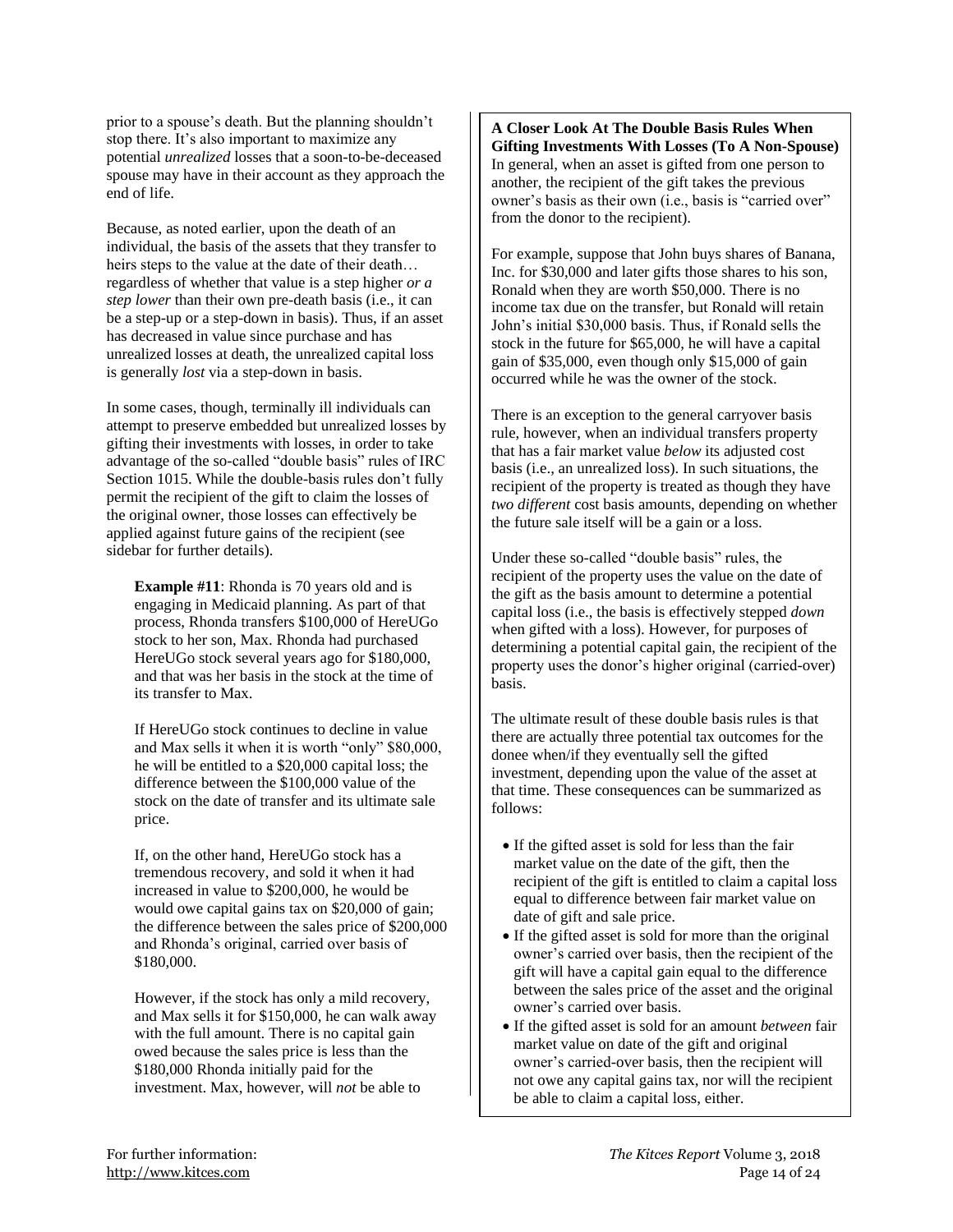claim any capital loss, either, because the sales price is *more* than the \$100,000 value of the HereUGo stock on the date of its transfer.

As Example #11 highlights, the \$50,000 of Rhonda's original losses applied against Max's \$50,000 gain since receiving the gift, although the remaining \$30,000 loss from Rhonda's original purchase to the current value is itself lost.

But in the case of spouses, the planning opportunity of shifting investments with unrealized losses to a healthy *spouse* is even more appealing, as there is an exception to the general double-basis rules when it comes to gifts of investments with embedded losses to spouses.

Specifically, IRC Section 1015(e), entitled "Gifts between spouses", states: "In the case of any property acquired by gift in a transfer described in section  $1041(a)$ , the basis of such property in the hands of the transferee shall be determined under section 1041(b)(2) and not this section". And Section 1041(b)(2) plainly states "the basis of the transferee in the property shall be the adjusted basis of the transferor."

Thus, if one spouse transfers an asset with an unrealized loss to the other spouse, the receiving spouse has only one basis – the original spouse's basis – and the full unrealized capital loss can be preserved.

**Example #12**: Earnest, who has chronic health problems, is married to Ida, who is in excellent health. Earnest has a brokerage account with

various investments, some of which have unrealized gains, and some of which have unrealized losses. In total, Earnest has positions with \$70,000 of unrealized losses in the account.

Given the fact that if Earnest dies without taking any action, his \$70,000 unrealized capital loss will disappear once the assets receive a step-down in basis, it is likely advisable for Earnest to consider a more proactive approach. If Earnest and/or Ida have



generated other capital gains during the year, taxloss harvesting Earnest's loss-assets to offset against the already-realized capital gains would certainly be one viable approach.

But in absence of other realized gains, there are really only two viable approaches for Earnest to consider. One option would be for Earnest (or Ida) to "manufacture" gains now by selling other investments with unrealized gain in order to create the "need" for tax-loss harvesting. That said, this is often not the best option though, as any capital gains may be wiped away anyway via a step-up in basis after Earnest's death anyway.

With that in mind, the better option, likely, is to transfer just the positions in Earnest's accounts with the unrealized losses to an account in Ida's own name (and to make sure that the property is not subject to community property rules). She can then "hang on to them" for the future, while avoiding a step-down in basis in the process.

#### **Figure 3. Splitting Assets Between A Well-And-Ill Spouse To Maximize Use Of Realized And Unrealized Capital Losses**

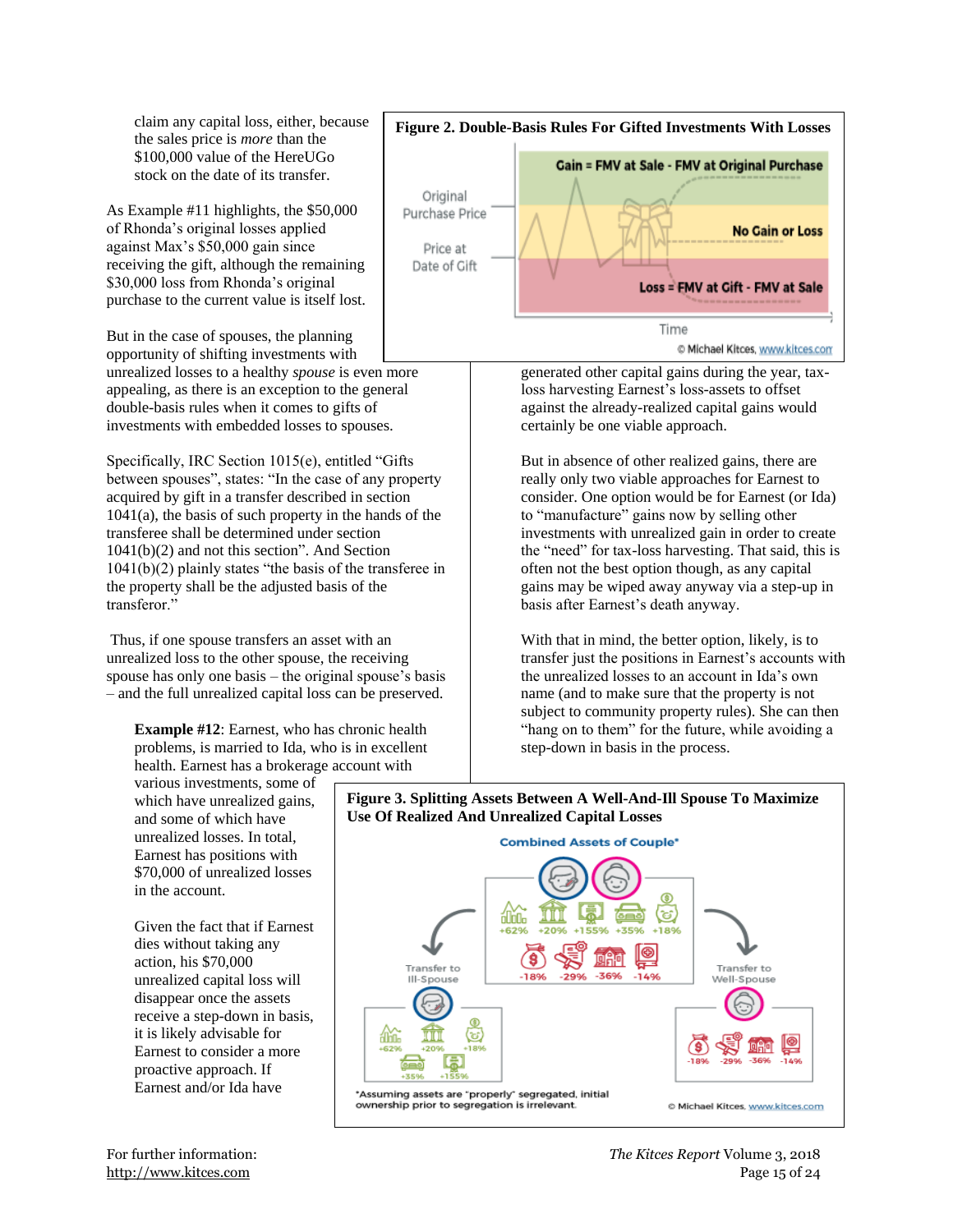As Example #12 shows, it's important to examine accounts granularly for this purpose. Thanks to the historic bull market run following the financial crisis of 2008, most individuals' brokerage accounts are far more likely to have cumulative built-in capital gains than capital losses. However, it's not the cumulative total of these amounts that matters. It's the individual positions in the investment accounts. Any position with an unrealized loss in a terminally ill spouse's taxable account should be earmarked for possible transfer to the healthy spouse in order to preserve the potential loss for that position!

### Recapping "Basic" Near-Death Basis Planning For Spouses

Ultimately, the basic basis-planning strategies for couples, where one spouse is near-death, are as follows:

- Move investments with gains into the ill spouse's name only to try and secure a step-up in basis (keeping in mind the one-year "boomerang" rule).
- Move investments with an unrealized loss into the healthy spouse's name only.
- If at all possible, use up any existing carryforward capital losses or current-year realized gains (and other favorable tax attributes) by/in the year of death.

### Revisiting Credit Shelter Trusts To Maximize Step-Up in Basis **Opportunities**

When most people think about the Federal estate tax, they think about a tax on "rich people" at the time of their death. Today, thanks to a massive \$11.4 million Federal estate tax exemption (not to mention portability of a deceased spouse's unused Federal estate tax exemption allowing up to \$22.8M to be sheltered) that's largely true.

But it wasn't that long ago that the estate tax impacted far more individuals. Go back in time just 20 years, to 1999, and the Federal estate tax exemption amount was "just" \$650,000 (as shown in Figure 4). And while \$650,000 in 1999 was certainly not an insignificant amount of money, it was low enough that it was a real concern for many families.

#### **Figure 4. Estate Tax Exemptions: 1999-2019**

| Year | <b>Estate Tax Exemption</b>                                  |
|------|--------------------------------------------------------------|
| 1999 | \$650,000                                                    |
| 2000 | \$675,000                                                    |
| 2001 | \$675,000                                                    |
| 2002 | \$1,000,000                                                  |
| 2003 | \$1,000,000                                                  |
| 2004 | \$1.500.000                                                  |
| 2005 | \$1,500,000                                                  |
| 2006 | \$2,000,000                                                  |
| 2007 | \$2,000,000                                                  |
| 2008 | \$2,000,000                                                  |
| 2009 | \$3,500,000                                                  |
| 2010 | \$5,000,000*                                                 |
| 2011 | \$5,000,000                                                  |
| 2012 | \$5.120,000                                                  |
| 2013 | \$5,250,000                                                  |
| 2014 | \$5.340,000                                                  |
| 2015 | \$5,430,000                                                  |
| 2016 | \$5,450,000                                                  |
| 2017 | \$5,490,000                                                  |
| 2018 | \$5,490,000                                                  |
| 2019 | \$11.400.000                                                 |
|      | *there are/were special rules<br>for decedents dying in 2010 |
|      | Michael Kitces, www.kitces.com<br>Source:                    |

For context, in 2001 (the last year the Federal estate tax exemption was less than \$1 million) the Federal estate tax exemption was \$675,000 and nearly 110,000 estate tax returns were filed. In contrast, while there will likely be about 13% *more* deaths in 2019 (thanks to population growth), there will only be about 4,000 Federal estate tax returns filed. That's only about 3.5% the number of returns filed in 2001 with roughly 13% *more* deaths! (And only about half of those will even be taxable estates, as the rest include bequests to surviving spouses or charities eligible for the marital or charitable deduction!)

But what does any of this have to do with cost basis planning for spouses?

Simply put, in the not-too-distant past, many families were more concerned with Federal estate taxes than they were with Federal income taxes. That lead them to take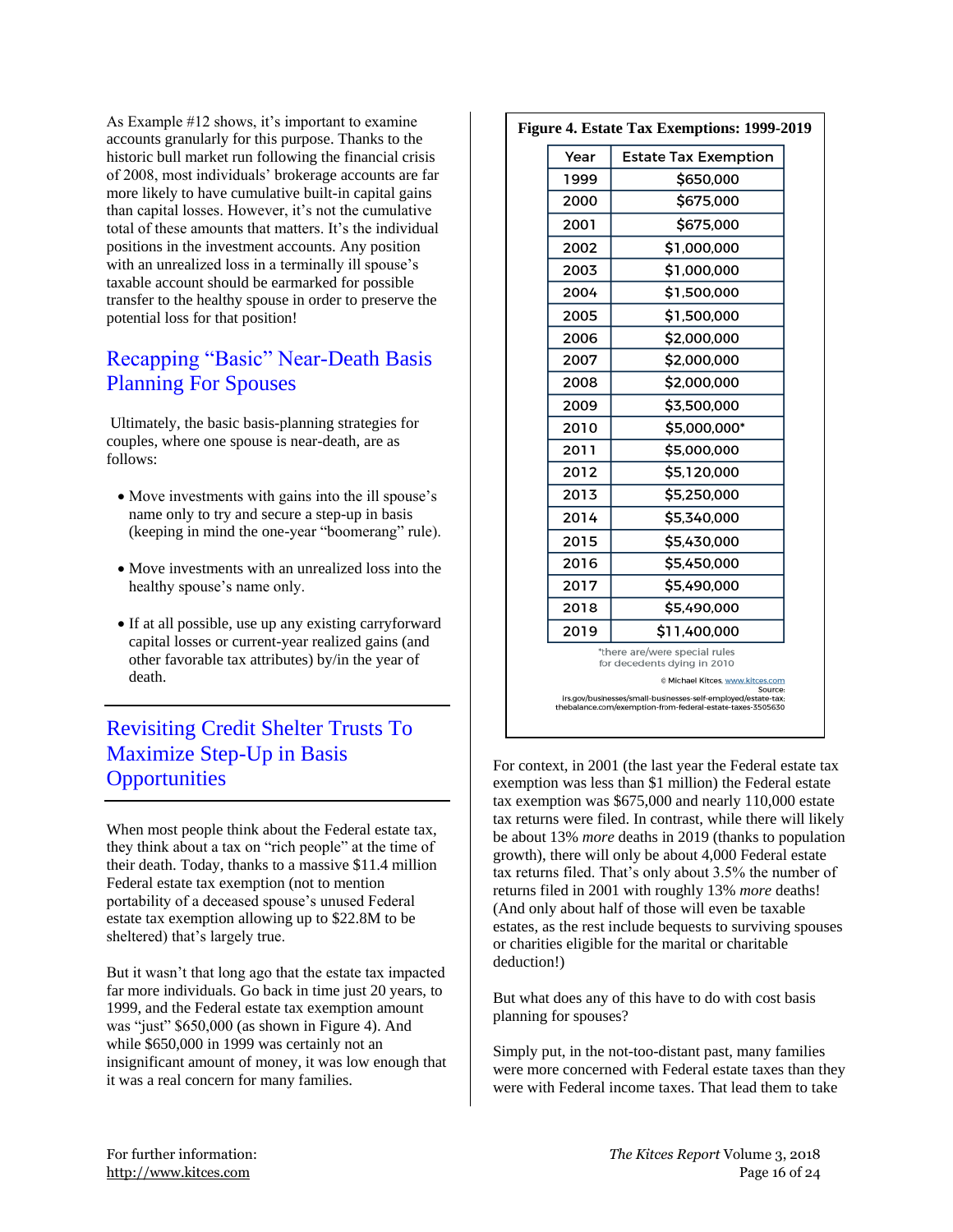certain measures to minimize or avoid exposure to that tax, even if it meant giving up certain income tax benefits. And for many years, the "bread and butter" of many estate tax attorneys – and the focal point of many estate tax plans – was the credit shelter trust (also known as a "bypass trust" or the "B" portion of an A/B trust).

By using a credit shelter trust, a deceased spouse was able to use their exemption amount to fund a trust that could support their surviving spouse during the surviving spouse's lifetime… but

by not actually leaving the funds outright to the surviving spouse (and instead to a trust), the assets would "bypass" the surviving spouse's estate, effectively passing on to other heirs after the second spouse's death entirely free of estate tax.

At the same time, the surviving spouse could also pass on his/her own assets to the same heirs estate-tax-free using their own Federal Estate tax exemption. Which was often far better than leaving all property to a surviving spouse, who would then try to pass on 2 people's assets (the first spouse to die, and his/her own) with only that surviving spouse's own estate tax exemption… an outcome that often resulted in some (additional) estate taxes (and thus why the credit shelter trust became so popular).

Yet while there are still a number of potential reasons that an estate plan may include a trust today (i.e., for creditor protection, to ensure the future line of succession, to protect a special needs beneficiary's means-tested benefits, etc.), thanks to the increased exemption amount and the portability feature of the estate tax law (which was first introduced in 2011, see sidebar), trusts of the credit shelter type are *rarely* needed anymore to avoid Federal estate tax.

Here's the problem though… many people have estate plans that are so old they might as well have been written on stone tablets! And many of those "old" estate plans – particularly from prior to 2011 – include Wills or revocable living trusts that create credit shelter trusts that are funded using a formula that essentially says, "Put as much money in here as can pass free of Federal estate tax", and any remainder can flow over to my surviving spouse directly. Well today, that means the "first" \$11.4 *million* will go to the credit shelter trust… which for most people, is



#### **The Meaning Of Portability**

Since 2011, the Federal estate tax exemption has been "portable" between spouses, and the portability rules were made permanent by the American Taxpayer Relief Act of 2012.

Portability functions as a de facto credit shelter trust by allowing a deceased spouse's executor – often the surviving spouse him/herself – to transfer any of the Deceased Spouse's Unused Exemption Amount (also known as DSUEA) to the surviving spouse via *Part 6 – Portability of Deceased Spousal Unused Exclusion (DSUE)* of Form 706, the *United States Estate (and Generation-Skipping Transfer) Tax Return.*

Thus, the first member of an affluent couple to pass away no longer needs to worry about the risk of "stacking" the couple's combined assets on a single surviving spouse's exemption amount – which in the past necessitated *not* leaving the assets to a surviving spouse, and instead to a credit shelter trust for his/her benefit in order to "bypass" the surviving spouse's Federal estate tax exposure. With portability, it's feasible to simply leave a surviving spouse all of the first spouse's assets… *and* his/her unused estate tax exemption along with it (and given an unlimited marital deduction, leaving all assets to a surviving spouse *will* result in leaving all of Federal estate tax exemption available to be bequeathed as well).

The end result is that portability effectively allows a couple to maximize the use of both spouse's available Federal estate exemption amounts, and to do so directly (without the use of credit shelter trusts). In 2019, this means that a married couple can effectively pass \$22.8 million to heirs Federal-estate-tax-free, without the use of or need for a trust. (Though a trust may still be used for other non-Federal-estate-tax purposes, of course!)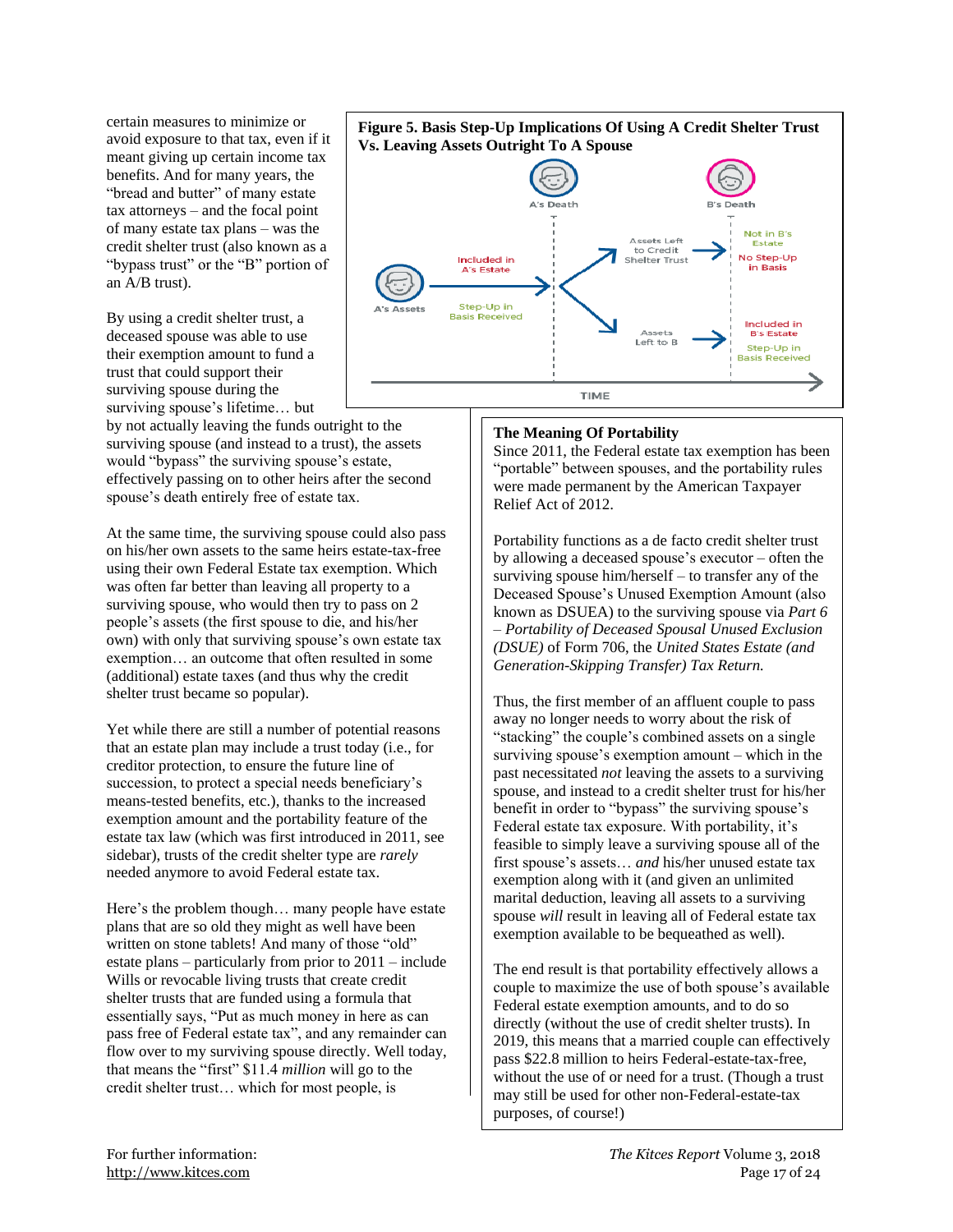everything they own! Everything is set to go into the credit shelter trust!

From an estate tax perspective, this "excess" funding of the credit shelter trust is unnecessary, but isn't particularly problematic. From an income tax perspective though, the funding of the credit shelter trust can become an issue because it reduces the number of potential step-up in basis opportunities that are available.

Because normally, when the assets of the first spouse to die are left to the surviving spouse outright (i.e., free of trust), there is a step-up in basis at *both* the first death *and* the second death. The assets get a step-up in basis when the first spouse passes away under the normal rules, and then at the second spouse's death, all assets owned outright – including those previously inherited – receive a step-up in basis as well (which means a *second* step-up in basis for the assets originally owned by the first spouse to die).

By contrast, the whole *point* of a credit shelter trust is that it will *not* be included in the surviving spouse's estate. Which means it will *not* be eligible for a stepup in basis in the surviving spouse's estate, either! That's the outcome when a credit shelter trust allows the trustee to provide for the surviving spouse using a more restrictive (e.g., HEMS for health, education, maintenance and support) distribution provision. Sheltering those assets from the surviving spouse's estate means forfeiting a step-up in basis for those assets from the surviving spouse's estate as well.

**Example #13**: Timothy and Georgia are married and have roughly \$4 million in assets. While the couple maintains a joint checking and savings account, most of their other assets have been owned separately since they first saw an estate planning attorney in the early 2000s.

Timothy has a rental property in his name that is fully depreciated, but valued at \$1 million. In addition, he owns a variety of securities in an individual brokerage account that are valued at \$1.2 million and have a cumulative cost basis of (just) \$300,000.

Timothy and Georgia have identical Wills that include the use of a credit shelter trust for each other's benefit. Specifically, each Will leaves their respective assets to the credit shelter trust created by their Will, up to the amount of the current Federal estate tax exemption, while leaving the balance of the assets to the spouse

outright. Further, each of the credit shelter trusts calls for the surviving spouse to receive distributions from the trust for purposes of their health, education, maintenance and support. Finally, upon the "survivor's" death, the trust is to be terminated and the assets are to be distributed to the couple's child.

Now suppose that Timothy dies, and the estate plan is implemented as initially intended. The entire \$2.2 million value of Timothy's estate will be placed into his credit shelter trust because that amount is far less than the current \$11.4 million Federal estate tax exemption, while none of the assets will go to Georgia outright.

The "good news" is that when the \$2.2 million goes into the credit shelter trust, it receives a step-up in basis on account of Timothy's death. The bad news, though, is *that* step-up in basis is the *only* step-up in basis that the assets will receive before they are passed to the couple's daughter.

Suppose, for instance, that Georgia lives another 10 years, and that over the course of those 10 years the trust assets grow annually at a not-unrealistic 7.2%. The result would be that by the time of Georgia's passing, the \$2.2 million originally left to the credit shelter trust will have doubled to \$4.4 million!

Upon Georgia's passing, per the terms of the credit shelter trust created by Timothy's Will, the credit shelter trust will terminate and the \$4.4 million of assets will pass to the couple's child. The "problem" though – at least from an income tax perspective – is that even though Georgia died, the credit shelter trust did not die with her. It merely terminated upon her death. Thus, the assets inside the trust get no step-up in basis upon Georgia's passing, and they are simply distributed to the nextin-line heir.

In other words, the couple's child will inherit the \$4.4M of trust assets with "only" a \$2.2M cost basis (presumably in addition to any remaining assets Georgia still owned outright)… whereas if Timothy's assets had passed to Georgia directly, at her death, those \$4.4M of assets would have received a (second) step-up in basis at Georgia's death to \$4.4M (in addition to any of Georgia's own assets that received a step-up in basis at her death).

This bypass trust outcome is sub-optimal – to say the least – from an income tax perspective, for a host of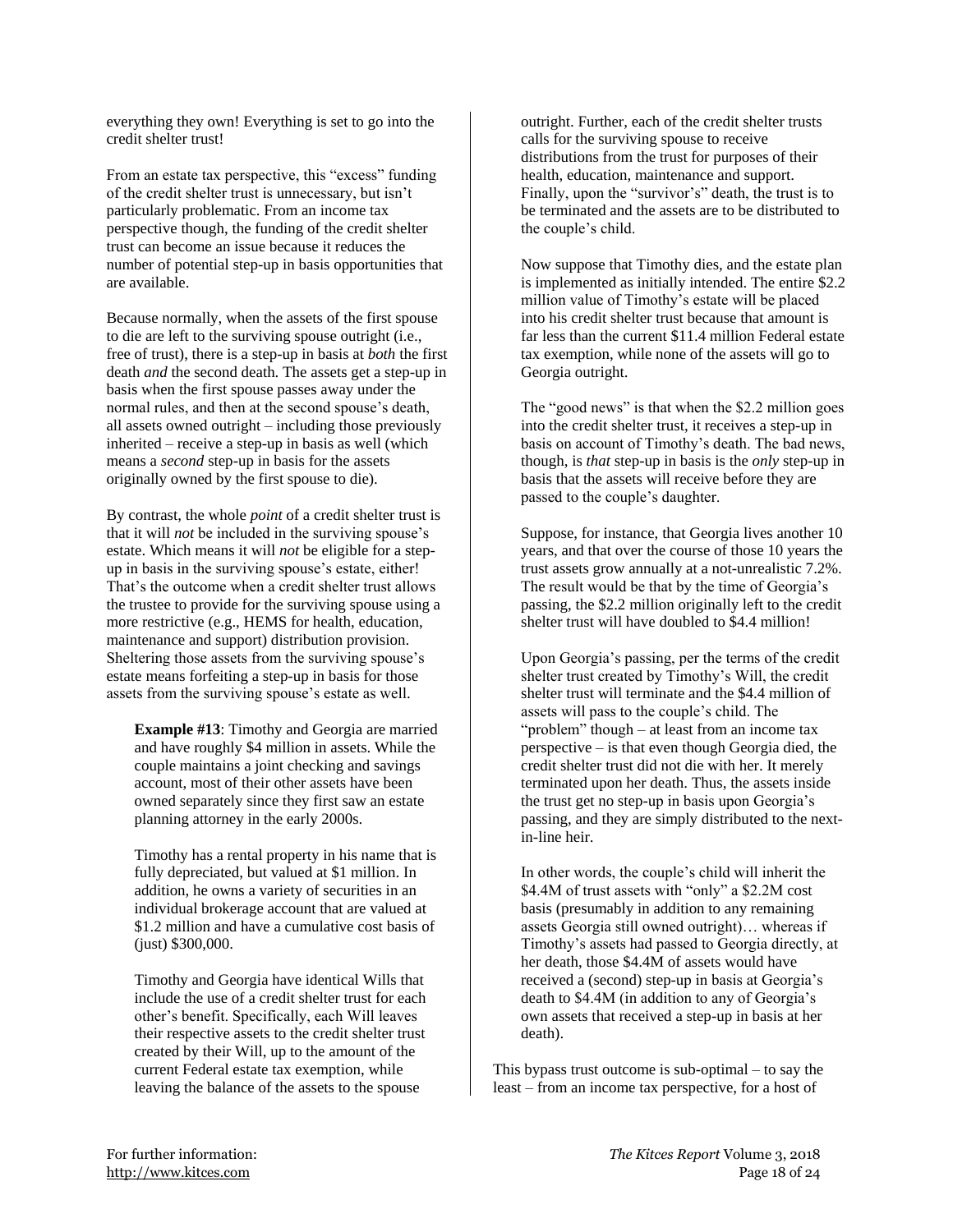reasons. First and foremost, there's the obvious "slaps-you-in-the-face" fact that if the couple's child sells the assets inherited from the credit shelter trust, they may generate a substantial capital gain. But there are also less obvious income tax consequences. For instance, the lack of a step-up in basis, for instance, minimizes the depreciation deduction that the child can receive for the rental property, both because there is already depreciation on the asset, *and* because that depreciation is based on a lower cost basis amount.

Taking things a step further, a second step-up could have a material impact on the heir's ability to maximize any potential 199A deduction. A higher cost basis, for instance, could help a high-income beneficiary from losing some or all of their potential 199A deduction by increasing their depreciable property value for purposes of the 199A wage-anddepreciable-property test. Furthermore, a step-up basis resets the depreciable period "clock" which controls how long property can be included in the 199A wageand-depreciable-property test to begin with!

Bottom line… missing out on that second step-up can *really* hurt from an income tax perspective. Of course, if it saves 40% in Federal estate taxes, it may still be appealing. But as the example above illustrates, many individuals, even with fairly substantial wealth, might have been exposed to the Federal estate tax when their Wills were first drafted, but simply aren't even close anymore.

### Fixing The Credit Shelter Trust "Problem"

With Federal estate tax no longer being a big concern for most taxpayers, the estate *planning* focus needs to shift towards minimizing *income* taxes instead of *estate* taxes (at least and especially for those who aren't exposed to state estate taxes, either). Oftentimes, that means figuring out the best way to deal with a no-longer-necessary credit shelter trust.

*Note: The purpose of this information is to highlight the tax issues that can potentially arise when unnecessarily leaving assets to a credit shelter trust. However, as noted earlier, there may be viable nontax reasons why a trust may still be desired. While taxes are an important consideration, the ultimate decision of what estate planning vehicles and strategies a client should (or should not) make use of should consider the individual's entire tax and nontax planning concerns.* 

# Ditch The Credit Shelter Trust

The most obvious way of dealing with a credit shelter trust that is no longer necessary is to simply get rid of it! This may be done by just removing the credit shelter trust language from a person's Will (or revocable living trust) altogether.

By contrast, an alternate approach would be to leave the credit shelter trust language in the Will (perhaps to account for future changes in the estate tax law that reduce the exemption amount and/or eliminate portability), but to change the funding formula  $-$  i.e., where assets are allocated after death by default – to make the surviving spouse the primary beneficiary and the credit shelter trust the *contingent* beneficiary instead… and then let the surviving spouse decide at the time of the first spouse's death whether to disclaim and have the assets revert to the credit shelter trust (or not).

Alternatively, it's also feasible to leave assets bequeathed to the credit shelter trust and plan for the trustee of the credit shelter trust to disclaim assets instead. However, before making such a disclaimer, it's important to check the line of succession if the credit shelter trust isn't used, to make sure assets really do stay with the surviving spouse (if desired). In addition, if there are multiple beneficiaries *of* the credit shelter trust, the trustee also runs the risk of a fiduciary breach by disclaiming assets that future remainder or contingent beneficiaries didn't want disclaimed (and might no longer receive if the assets don't go to the credit shelter trust). Thus, for those who prefer the disclaimer approach, it's generally still advisable to alter the beneficiaries to make the surviving spouse the primary and credit shelter trust contingent, as the surviving spouse has more flexibility to disclaim his/her own assets than a trustee does to disclaim the assets of the trust beneficiaries.

### Use Credit Shelter Trusts Assets First If The First Spouse Already Passed

While some credit shelter trust problems may be avoided before they occur – e.g., by not leaving assets unnecessarily to a credit shelter trust in the first place – there are situations in which a spouse has *already* passed away and funded a now-unnecessary credit shelter trust for the benefit of their surviving spouse.

In such circumstances, strong consideration should be given to using the funds *in* the credit shelter trust as the first source of spending and distributions for the surviving spouse whenever possible.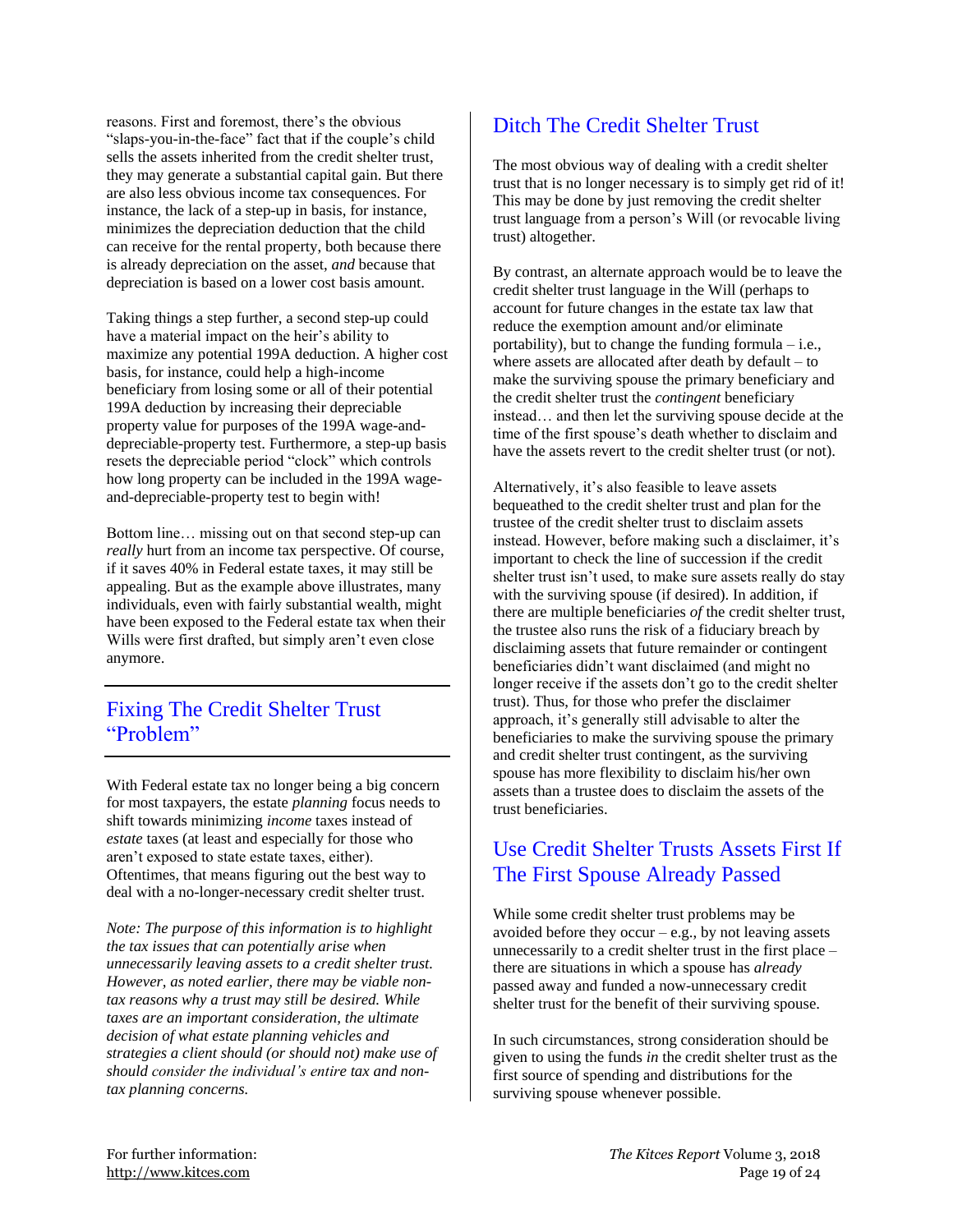Historically, the optimal strategy was typically the opposite – a surviving spouse would use his/her *own*  assets first, and leave the assets in the credit shelter trust alone to grow. In fact, that was the whole *point*  of the estate planning strategy… to shelter as much from Federal estate taxes inside of a credit shelter trust, and leaving the trust intact as long as possible and continuing to compound estate-tax-free (while the surviving spouse's assets that were still exposed to estate taxes would be spent down).

Now, however, preserving credit shelter trust assets is no longer necessary for Federal estate tax protection, and spending the trust's assets (for which no step-up in basis will generally be available upon the "surviving" spouse's death) preserves as many assets *in* the surviving spouse's own name (for which a stepup in basis will generally be available).

For instance, suppose that a surviving spouse who needs \$50,000 per year for living expenses is the beneficiary of a credit shelter trust *and* owns assets outright, in their own name. Traditionally, the favored course of action would have often been to have the spouse generate the \$50,000 needed for living expenses by spending down his/her *own* assets first, so as to minimize the potential for future estate taxes.

Given the current exemption amount and the heightened emphasis on income tax planning, it will often make sense to reverse that planning. Instead of the surviving spouse spending through their own assets first, the trustee of the credit shelter trust should give strong consideration to using the trust assets to fund as much of the \$50,000 of living expenses as

than others when it comes to distributions. However, the typical "health, education, maintenance and support" language included in credit shelter trusts gives trustees a fairly wide berth when it comes to deciding which of a surviving spouse's expenses are potential eligible to be paid via credit shelter trust distributions.

### Make Use Of Asset Location Strategies

Despite the fact that an estate may not be subject to Federal estate tax, individuals may wish to continue to use a credit shelter trust as part of their estate planning for a variety of reasons. Many states, for example, continue to impose a state estate tax with an exemption amount that is far less than the Federal estate tax exemption amount. Furthermore, as of this writing, only Hawaii and Maryland allow portability of the *state* estate tax exemption amount. Thus, in many states, couples may still benefit from a credit shelter trust to protect against state estate taxes at the second spouse's death.

When such trusts are necessary, asset location can have a marked impact on the tax liabilities (and basis step-up opportunities) of future heirs. In general, in such situations, it would be advisable to place those assets which generate their returns as ongoing ordinary income inside the trust, and to have those assets which generate returns in the form of capital gains outside of the trust (especially if those capital gains assets will likely be held for the long-run or otherwise have very low turnover).

**Example #14**: Yani and Laurel are married and live

possible. This way, more assets can be preserved in the surviving spouse's estate, resulting in a larger cumulative stepup in basis upon that spouse's passing (as there's no risk to allowing the surviving spouse's assets to grow if the value is still far below the now-greatlyincreased Federal estate tax exemption).

Notably, the trustee *does*  still have to honor the actual terms of the trust, and some credit shelter trusts are more flexible

#### **Out and About**

**- Jeff will be speaking on "Advisor's Guide to the New 20% Pass-Thru Deduction" for the Investments & Wealth Institute in a March 13th webinar**

**- Michael will be presenting on "Expanding the Framework of Safe Withdrawal Rates" for FPA St Louis on February 7th**

**- Jeff will also be providing a tax planning update for NAPFA National in Atlanta on March 4th**

**Interested in booking Jeff or Michael for your own conference or live training event? Contact them directly at** *[speaking@kitces.com](mailto:speaking@kitces.com)***, see their calendars at [www.kitces.com/schedule,](http://www.kitces.com/schedule) or check out the list of available sessions a[t www.kitces.com/presentations.](http://www.kitces.com/presentations)**

in Minnesota. Together, the couple have \$8.1 million of assets, evenly comprised of \$2.7 million of rental real estate, \$2.7 million stock, and \$2.7 million fixed income investments.

Minnesota has a state estate tax, but has a state estate tax exemption amount of \$2.7 million (in 2019). To minimize exposure to this tax, Yani and Laurel have divided each of their assets equally and own them as "tenants in common", ensuring that each can leave the \$2.7 million Minnesota state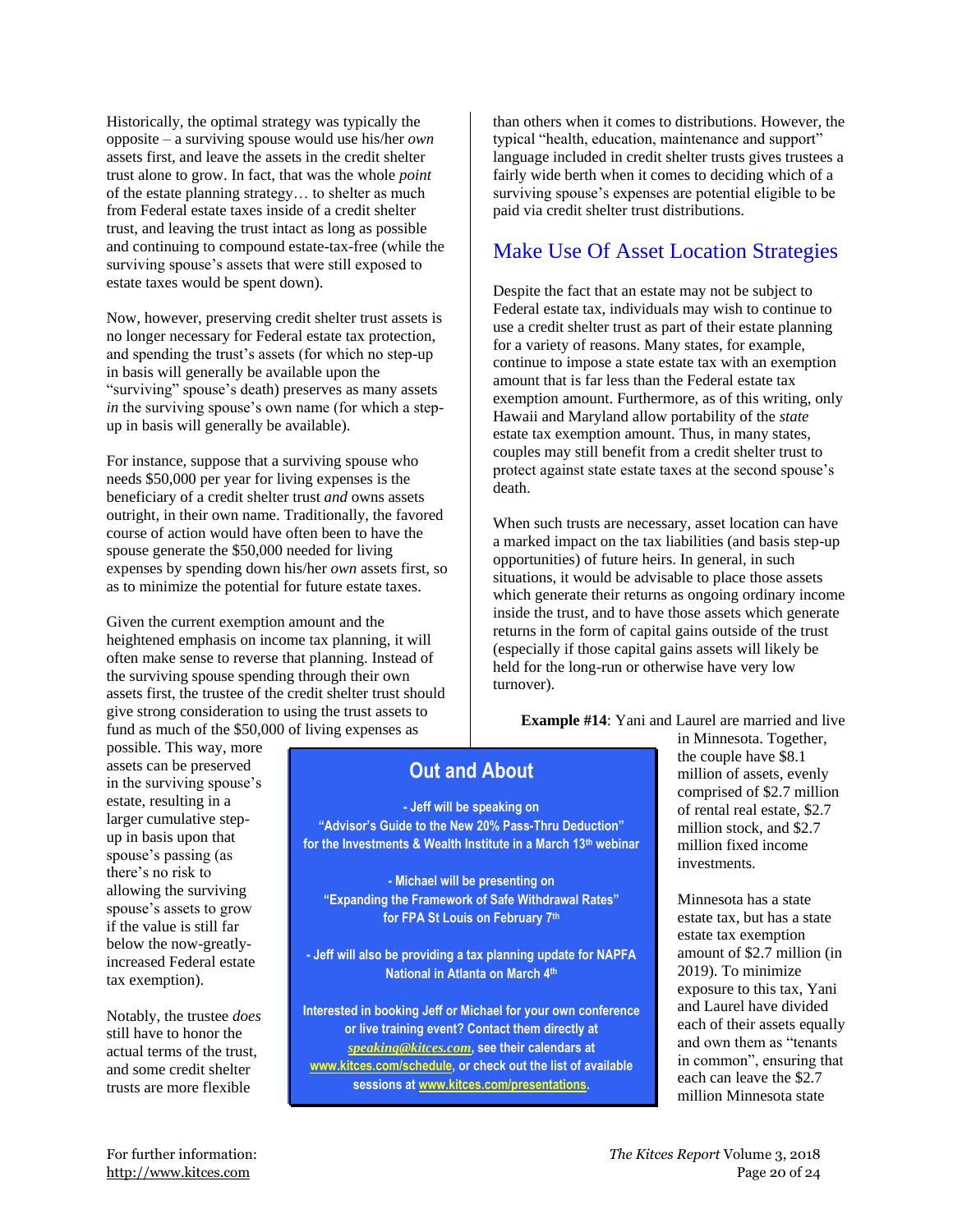estate tax exemption amount to a credit shelter trust. The credit shelter trusts are to be used for the health, education, maintenance, and support of the surviving spouse, and any amounts in excess of the available Minnesota state estate tax exemption amount are simply left outright to the surviving spouse.

Suppose though, that Laurel visits that doctor and receives some bad news. She is sick and is not expected to live more than another two or three years. Given the circumstances, it would likely make sense to immediately shift ownership of the couple's assets.

Instead of owning all assets 50/50 via a tenantsin-common registration, the stock and the rental real estate should likely be moved entirely into Laurel's name as soon as possible so as to allow for the highest probably of reaching the one-year mark and allowing for a full step-up in basis on those assets that have and should continue to generate the most appreciation (i.e., making the "bet" that Laurel will die first). At the same time, it would likely make sense for Yani to retitle all of the fixed income assets into his own name, as doing so would ensure that in the unlikely event he were to predecease Laurel, there would still be enough assets left in his name to fully fund his credit shelter trust.

Suppose, however, that things go "as planned". Laurel is the first to die, and upon her death, her estate is comprised of \$2.7 in stock and \$2.7 in rental real estate, all of which will receive a full step-up in basis. To continue to maximize potential step-up in basis opportunities in the future, Laurel's executor (presumably Yani) might opt to fund her credit shelter trust with the \$2.7 million of stock, and give Yani the \$2.7 million of rental real estate outright.

But wait! That's backwards! Why would you fund the credit shelter trust – which will likely get no step-up in basis – with the asset that is likely to appreciate the *most* in the future!?

Because you won't keep it that way!

The \$2.7 million of stock used to fund the credit shelter trust can be sold. At the same time, Yani can liquidate the fixed income investments that were moved into his name when Laurel first became ill. Given the nature of these investments, it's likely that any capital gains will be fairly

modest (and owing to the recent uptick in interest rates, may, in fact, produce some capital losses!).

Finally, in the last overture of a beautifully coordinated symphony of tax planning moves, Yani can repurchase the stock sold in the credit shelter brokerage account in his own name, and the credit shelter brokerage account can repurchase the fixed income investments in its own trust account that Yani sold in his taxable account. (Note: If sales of any fixed income investments in Yani's account did produce a loss, he would likely want to purchase alternate fixed income investments so as to avoid the wash sale rule.)

Years later, when Yani passes away, his heirs will receive a second step-up in basis on both the rental property (in his name) and the stock (repurchased in his name shortly after the credit shelter trust was funded). The assets in the credit shelter trust will likely *not* receive a step-up in basis at that time, *but* given the nature of the investments located in the trust (the fixed income investments), any capital gains exposure should be limited.

Notably, though, there is an important caveat to this strategy: Yani must weigh the benefits of any income tax savings against the potential for any increases in State estate tax liability. After all, Yani has ended out with \$5.4M of assets in his own name, for which the Minnesota state estate tax exemption is only \$2.7M… which means that a significant portion of Yani's assets will be subject to Minnesota estate tax, likely at a 12% rate. And if Yani accelerates the growth of his estate – by literally owning the "growthiest" of assets in own name, outside the bypass trust – he will only compound his State estate tax problem, and potentially pay more in State estate taxes (on all his assets above the \$2.7M exemption) than he was able to save in long-term capital gains taxes (as a step-up in basis applies only to the growth on those assets, and furthermore only to the growth that isn't otherwise taxed along the way due to turnover, dividends, ordinary rental income, etc.)!

Thus, Yani might consider yet *another* alternative. For example, chances are that if Yani's rental property is a solid investment, he may plan to "hang onto it" for the foreseeable future. And Yani's beneficiaries may have similar desires. If the rental property is expected to increase in value at a significant "clip", but also generate ongoing rental income that will be taxed anyway, it may make sense to explore ways of having the credit shelter trust acquire *that* asset after Laurel's death.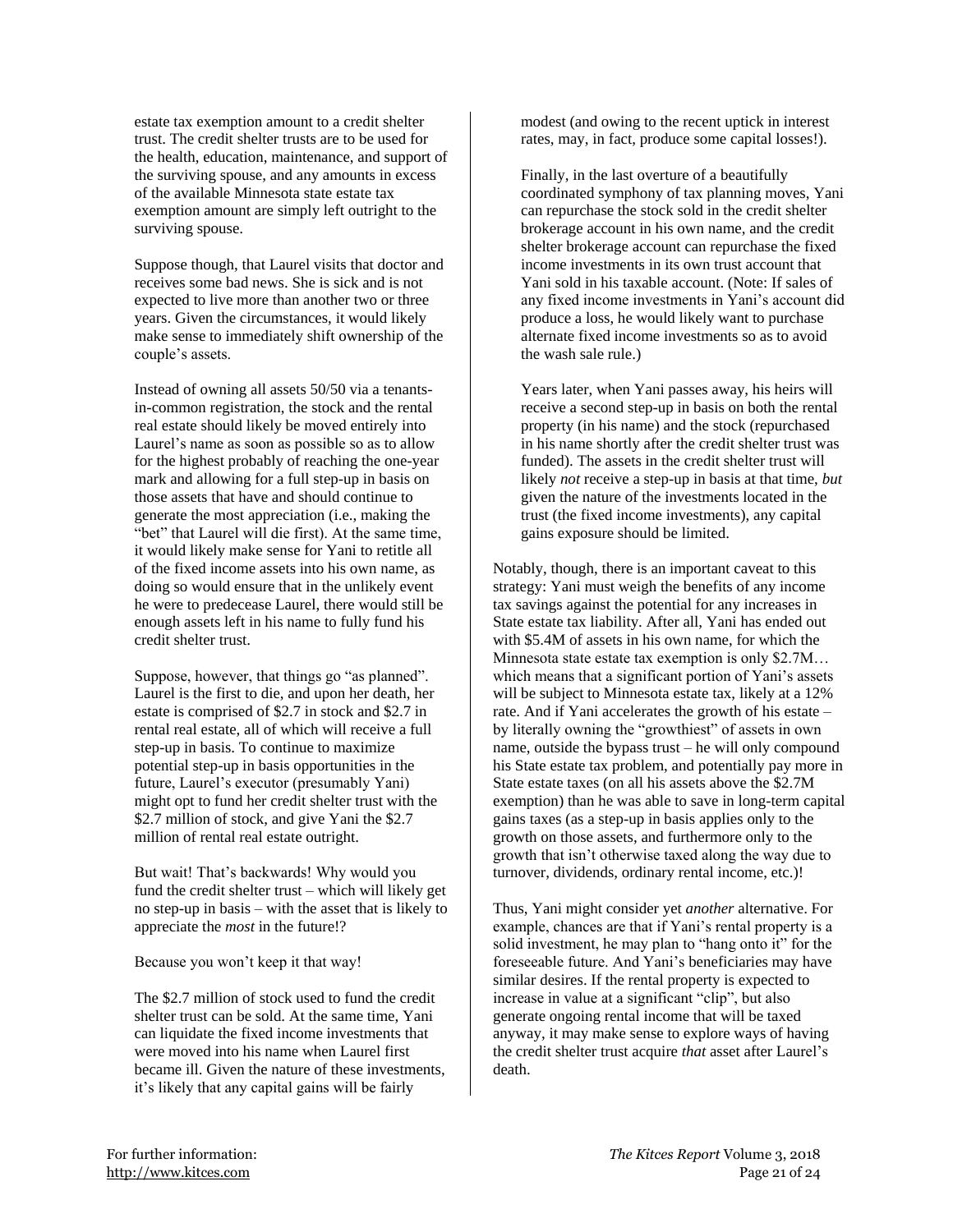Income tax on the rental income, at least initially, would likely be minimal, thanks to healthy depreciation deductions that could be taken on the property's newly stepped-up value. Plus, having the credit shelter trust purchase the asset from Yani would keep future appreciation of the property out of Yani's estate.

Clearly, there's a lot of potential variables in this sort of decision-making process. Ultimately, the best course of action can only be determined through careful analysis of many factors, including State income tax rates, State estate tax rates, Federal income tax rates, Federal estate tax rates, expected growth on investments, expected turnover of investments, and expected yield on income-generating investments.

At a minimum, though, it's important to recognize that when an estate will *not* be subject to (Federal or state) estate taxes, then maximizing step-up in basis can only be positive. But when estate taxes remain involved – whether it's Federal estate taxes, or state estate taxes – maximizing step-up in basis must still be weighed as a trade-off against the estate tax consequences as well.

# The Next Generation Of Estate Planning Trusts (For Maximizing Step-Up In Basis)

As noted earlier, the notion of estate planning focusing more on the minimization of a person's income tax as opposed to potential estate tax is still a fairly recent development. As such, practitioners are still thinking up new and creative ways of trying to "beat the system", or to resolve problems that remain with simpler planning.

For instance, one of the challenges with the "move appreciated assets into the first spouse to die's name and move assets with a loss into the surviving spouse's name" approach is that you don't always know who is going to die first! Sometime both spouses appear to be well until the last moment. Sometimes death truly is sudden, unexpected, or purely accidental. And occasionally, a sick spouse will outlive the spouse that everyone thought was healthy!

To that end, if there was some way to ensure that *all* of a married couple's assets would receive a full stepup in basis upon the death of the first spouse, that would be a significant improvement over the guessand-hope-you're-right-about-who's-going-to-die-first

approach. Some creative trust planning solutions *appear* to be recently innovated to accomplish this… but still may not always be worthwhile because they can add a substantial amount of cost and complexity to an estate plan.

### Using IRC Section 2038 Marital Trust To Enhance Basis Planning

One advanced technique to try and secure a step-up in basis for all marital assets upon the passing of the first spouse is known as an IRC Section 2038 Marital Trust.

Such trusts are generally established by one spouse as an irrevocable trust with the opposite spouse being a discretionary beneficiary of the trust (akin to a credit shelter trust, but established while both spouses are still alive), and with trust benefits payable to the beneficiaryspouse's estate upon the beneficiary-spouse's passing. The trust will also be drafted to intentionally include language (e.g., a power to terminate the trust early) that causes the trust assets to be including in the establishing-spouse's estate upon their passing as well.

Thus, in essence, the assets of the trust will be included in the estate of either/both spouses – regardless of which spouse passes away first – which in turn means all the assets in the trust will get a step-up in basis, regardless of which spouse dies first! Which also means that it doesn't actually matter *which* spouse sets up the Section 2038 Marital Trust in the first place… because the whole point is that *both* spouse's assets will be pooled together into the trust, and *all* assets will receive a stepup in basis (regardless of which spouse dies first).

**Example #15**: Lou and Mary are each age 80, married, and have assets with a substantial amount of unrealized capital gains. They would like to liquidate the assets as soon as possible, but without incurring any capital gains tax. Even at the age of 80, both Mary and Lou appear to be in good health and there is no way of knowing who will be the first spouse to die.

Given the nature of the situation, Lou and Mary could consider incorporating the use of an IRC Section 2038 Marital Trust into their planning. To put the plan into action, Lou might create an irrevocable trust naming Mary as the discretionary income beneficiary, and indicate that upon her passing, the trust assets should be distributed to her estate. Clearly, if Mary were to pass first and the trust assets were distributed to her estate, they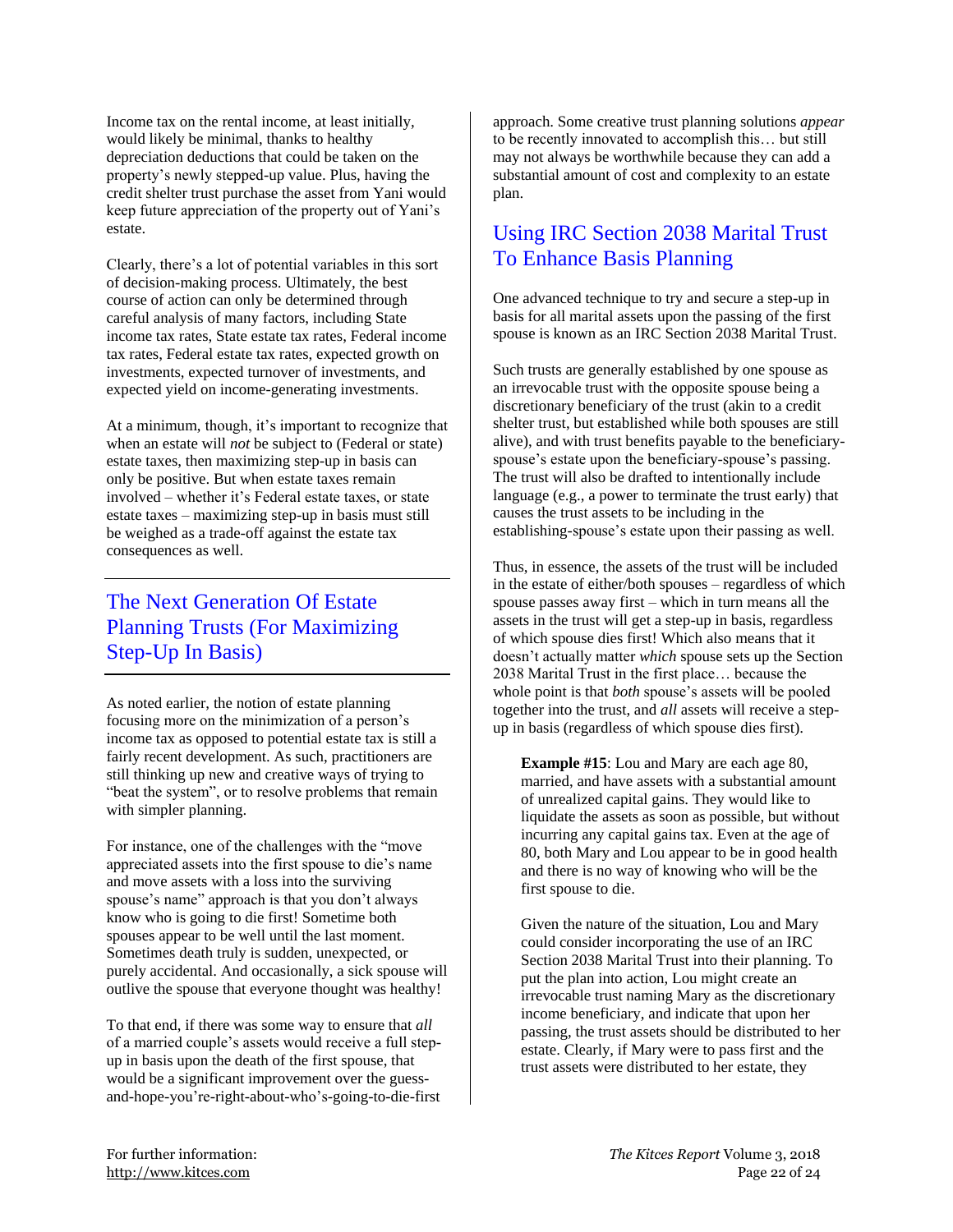would be *included* in her estate, and therefore eligible for a step-up in basis.

At the same time, Lou's attorney could include a provision in the trust that would *also* cause the trust to be included in *his* estate, such as the power to terminate the trust early. Such a power forces inclusion in Lou's estate under IRC Code Section… you guessed it… 2038. And by virtue of the trust's assets in Lou's estate, they would seem to be eligible for a step-up in basis if Lou dies first.

Of course, it's important to bear in mind in the above example that if all the assets are distributed to Mary's estate at the time of her passing through the 2038 Marital Trust, then *her* Will controls the future of those assets. Thus, like the "gift-to-get-back" strategy discussed earlier, there needs to be a strong level of trust between spouses to ensure that the surviving spouse is actually bequeathed the assets back and is not partially or completely disinherited!

Accordingly, some estate planning practitioners have tried to create more complex trust structures, that can accomplish the goal of obtaining a "dual step-up" in basis regardless of which spouse passes away first, but without the risk that a surviving spouse may be subsequent disinherited (or that the surviving spouse can alter where the first spouse's assets are ultimately bequeathed).

For instance, the "Joint Exempt Step-Up Trust", or JEST, typically forms a single joint trust with separate shares for both the husband and wife, where each spouse retains the right to revoke his/her share of the trust until their death. Further, each spouse provides the other with a general power of appointment over trust assets, which causes the full value of the trust to be include in either spouse's estate, regardless of who dies first. By triggering estate inclusion with a general power of appointment – rather than leaving the assets outright to the surviving spouse  $-$  it is then feasible with a JEST to convert the separate trust shares to multiple credit shelter trusts (one for each share) and potentially multiple QTIP trusts (if assets in the trust shares exceed the available exemption amounts) after the first spouse passes away (retaining greater control).

Unfortunately, though, there isn't 100% clarity as to whether such trusts actually work, as IRS Private Letter Rulings (PLRs) and other guidance have yielded mixed results. Notably, one risk of using a JEST is the potential for the lifetime marriage

deduction under IRC Section 2523 to be disallowed. There are other, perhaps less critical but still relevant risks as well, such as the potential for the credit shelter trusts to be unwittingly included in the estate of the surviving spouse due to the breadth of the powers of appointment. Which means, to say the least, persons interested in engaging in such planning should be encouraged to seek the advice and opinions of *multiple* qualified professionals before moving forward, given the ample amount of ambiguity and the (obvious) complexity surrounding JESTs (and similar vehicles).

#### Summary And Conclusion

Death is an unfortunate fact of life. In the end, as they say, Father Time remains undefeated. Certainly no one would wish death upon a close family member, such as a spouse. And no one should "look forward" to neardeath planning. But when that time ultimately comes, there *are* steps that can be taken to ensure that a surviving spouse be afforded all the tax benefits available to them under the law.

Until just two decades ago, the primary focus of maximizing those "tax benefits" was minimizing the Federal estate tax, as with rates north of 50%, *that* tax was understandably a real concern (and with relatively low estate tax exemptions, applied to a wide swath of relatively-middle-class families). But with massive increases in the Federal estate exemption – which has ballooned the exemption more than 1,700% over the past 20 years to a whopping \$11.4 million per person for  $2019$  – and portability – just a few thousand estates per year now face the prospects of a Federal estate tax. For those select group of families, it's still mostly an estate-tax-minimization-first world, but what about for everyone else?

For everyone else, the focus shifts from estate tax mitigation at death to *income* tax mitigation at death (or at least, for beneficiaries after death) instead. Which brings the availability of step-up in basis to the center of modern estate planning.

For couples with substantial amounts of community property, basis planning strategies are often quite limited… but only because the community property rules generally afford them the benefits of a "doublestep-up in basis" without any substantial planning anyway. Though that unfortunately renders strategies to preserve losses largely ineffective for these couples as well.